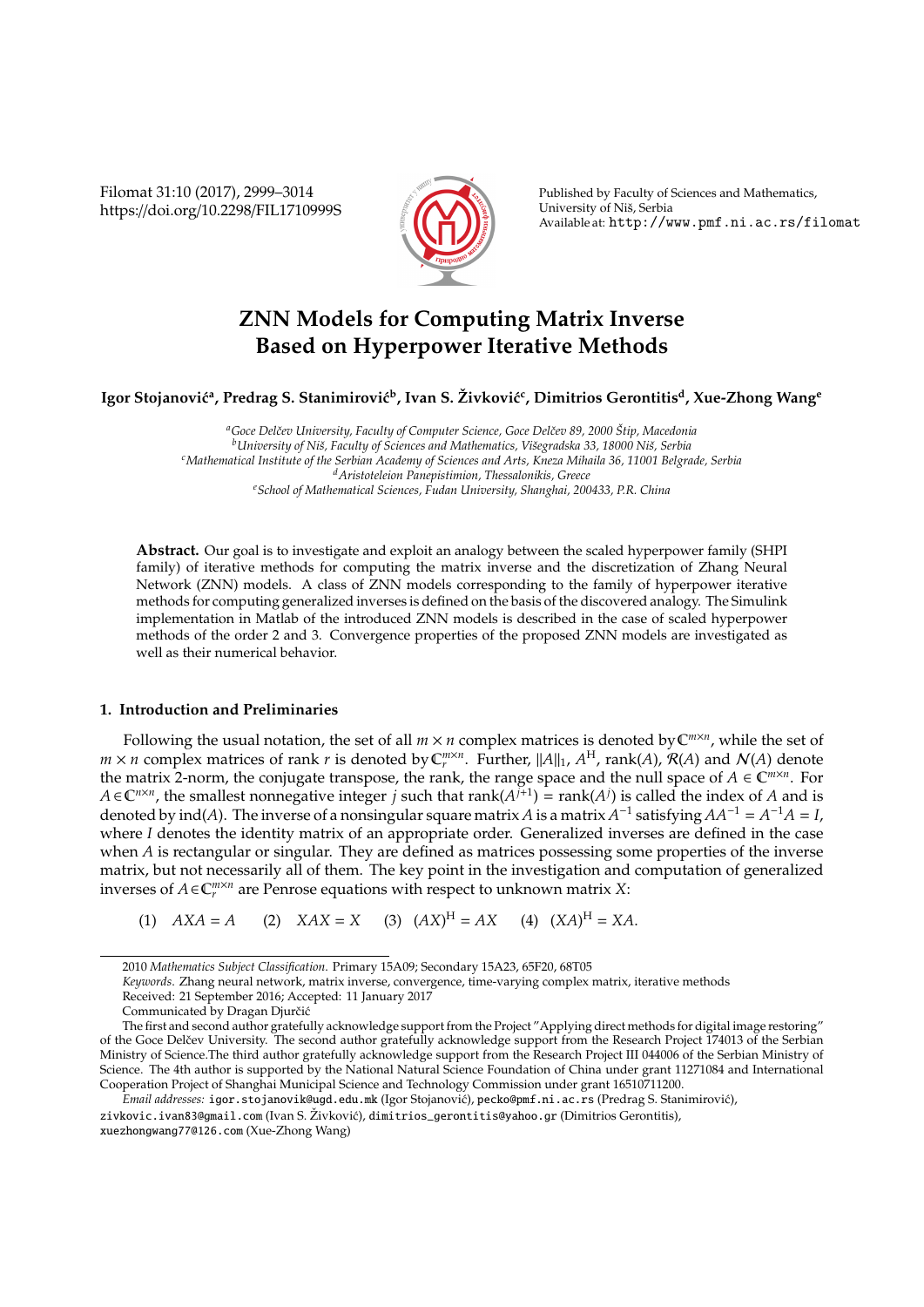The set of S-inverses satisfies some of equations (1)–(4) and it is denoted by *A*{S}. A single element of the set  $A\{1, 2, 3, 4\}$  is called the Moore-Penrose inverse  $A^{\dagger}$  of  $A$ .

The Drazin inverse of a square matrix  $A \in \mathbb{C}^{n \times n}$  is the unique matrix  $X \in \mathbb{C}^{n \times n}$  which fulfills the matrix equation (2) in conjunction with

$$
(1^k)
$$
  $A^{l+1}X = A^l$ ,  $l \geq \text{ind}(A)$ , (5)  $AX = XA$ ,

and it is denoted by  $X = A^D$  (for more details see [18]). In the case ind(*A*) = 1, the Drazin inverse becomes the group inverse  $X = A^*$ . The outer inverse of  $A \in \mathbb{C}_r^{m \times n}$  with prescribed range *T* and null space *S*, denoted by  $A^{(2)}_{T}$  $T_{LS}^{(2)}$ , satisfies the matrix equation (2) and two additional properties:  $R(X) = T$  and  $N(X) = S$ . Various representations of the generalized inverse  $A^{(2)}_{T}$  $T_{LS}^{(2)}$  as well as corresponding algorithms for its computation have been investigated frequently in the last years. There exist two categories of the numerical algorithms: direct and iterative methods. The direct method means that the accurate solutions for the problem are computed in finite steps. An iterative method for computing  $A^{\dagger}$  is a set of instructions for generating a sequence {*Xk*} converging to  $A^{\dagger}$ . The instructions specify how to select the initial approximation  $X_0$ , how to proceed from  $X_k$  to  $X_{k+1}$  for each  $k$ , and when to stop, having obtained a reasonable approximation. Main results can be found at [14, 15, 20, 23].

One of the most important methods for computing the matrix inverse and various generalized inverses is the family of hyperpower iterations. These iterations possess an arbitrary order of the convergence  $p \geq 2$ , and are given by the standard form

$$
X_{k+1} = X_k \left( I + R_k + \dots + R_k^{p-1} \right) = X_k \sum_{i=0}^{p-1} R_k^i, \quad R_k = I - AX_k. \tag{1.1}
$$

The hyperpower iterative family has been investigated extensively in a number of papers. The references [3, 6, 7, 9] can be highlighted as the most important.

All iterative methods, in general, require initial conditions which are strict and sometimes cannot be fulfilled easily. The continuous-time neural learning algorithms have emerged as parallel distributed computational models for real-time applications.

In recent years, many studies have been developed for developing gradient neural network (GNN) models and Zhang neural network (ZNN) models for computing the matrix inverse and various classes of generalized inverses. The authors of the paper [8] investigated five complex-valued ZNN models which are aimed to computation of time-varying complex matrix generalized inverses. ZNN models for online time-varying full-rank matrix pseudoinversion were considered in [24]. An RNN with the linear activation function for the Drazin inverse computation was proposed by Stanimirović, Zivković, and Wei in [17]. The relationship between the Zhang matrix inverse and the Drazin inverse, discovered in [25], leads to the same dynamic state equation which was considered in [17] in the time invariant matrix case. The dynamical equation and corresponding artificial recurrent neural network for computing the Drazin inverse of an arbitrary square real matrix, without any restriction on eigenvalues of its rank invariant powers, were proposed in [16]. A discrete-time model of ZNN for matrix inversion, which is depicted by a system of difference equations, was investigated in [27]. A general recurrent neural network model for online inversion of time-varying matrices was presented in [28]. The simulation and verification of such a ZNN were investigated in [26]. ZNN models for computing online time-varying Moore-Penrose inverse of a full-rank matrix were generalized, investigated and analyzed in [24]. Two complex Zhang neural network (ZNN) models for computing the Drazin inverse of arbitrary time-varying complex square matrix were presented in [21]. The design of the ZNNs defined in [21] is based on corresponding matrix-valued error functions arising from the limit representations of the Drazin inverse.

Our basic motivation is the fact that the scaled Newton method for the usual matrix inversion appears after the discretization of the Zhang Neural Network (ZNN) designed for the matrix inversion. The discretization was introduced in [27]. We intend to generalize the significant result *From Zhang neural network to Newton iteration for matrix inversion*,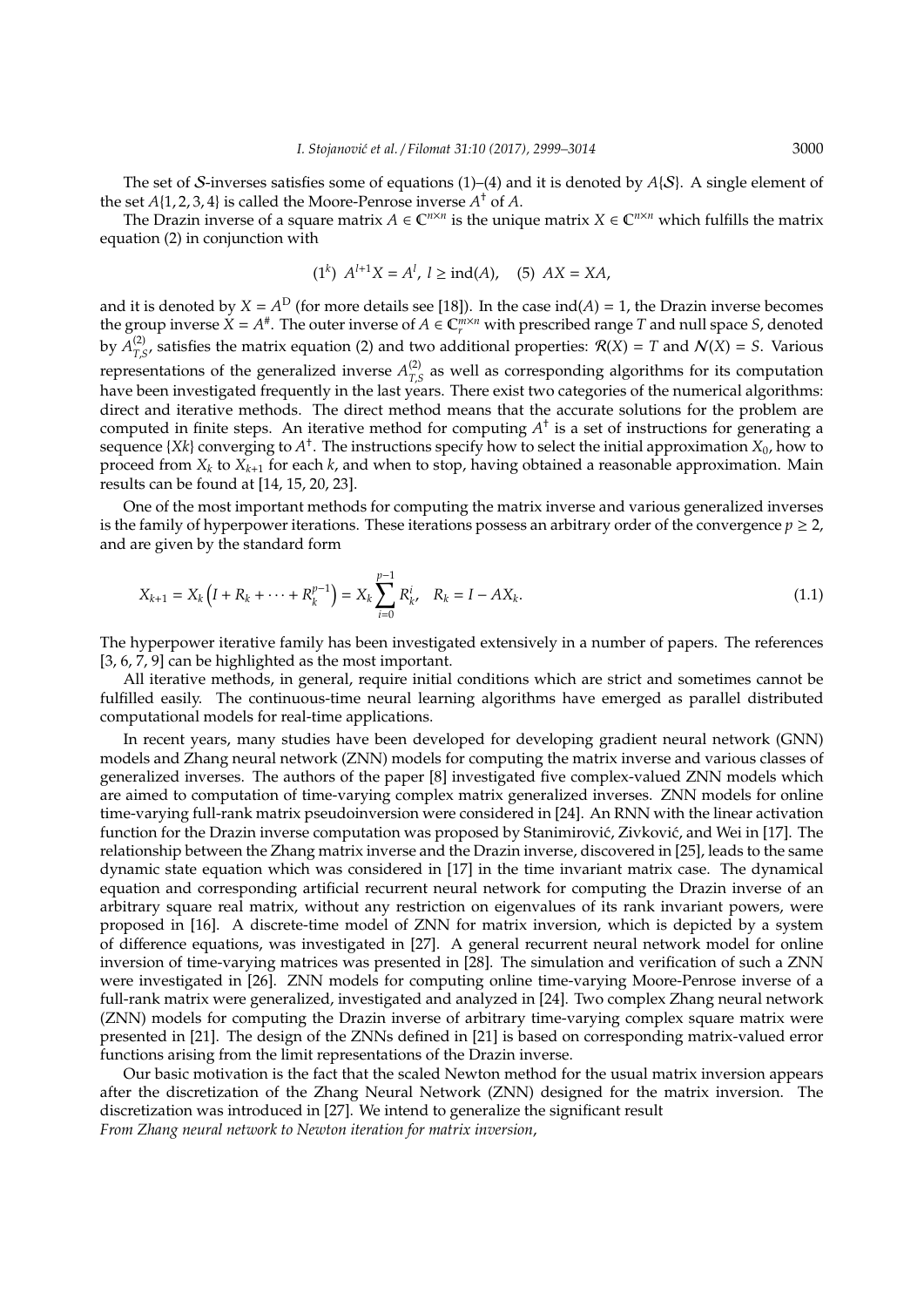# derived in [27], into the more general goal

*From Zhang neural network to scaled hyperpower iterations for matrix inversion and vice versa*.

More precisely, main goals in the present paper are summarized as follows.

(1) Generalize the discretization from [27] and consequently define the scaled hyperpower iterative methods (SHPI shortly) of arbitrary order  $p \geq 2$ .

(2) In addition, our intention is to define a ZNN model (called ZNNCM) whose discretization produces the scaled Chebyshev iterative method introduced in [13].

(3) Numerical behavior as well as the convergence properties of the ZNNCM model are investigated.

(4) A combination of the ZNNCM and the ZNNM model, called the ZNNHM model, is also defined and considered in numerical testing.

The remainder of the paper is organized as follows. Section 2 defines a generalization of the discretization of the ZNN model which was defined in [27]. The generalization describes the ZNN model corresponding to the hyperpower iterative method of an arbitrary order  $p \geq 2$  as well as the discretization of this model, corresponding to the scaled hyperpower iterations (SHPI shortly) of an arbitrary order  $p \ge 2$ . The ZNN model corresponding to the third order hyperpower method, called ZNNCM, is investigated in details in Section 3. The convergence of the complex neural network model ZNNCM based on two activation functions is investigated in Section 4. Simulation results and comparison of the ZNNCM, ZNNNM and the ZNNHM models among themselves and with the GNN model are presented in Section 5.

#### **2. Scaled Hyperpower Iterations as Discretized ZNN Models**

It is assumed that the matrix *A* is a constant  $n \times n$  nonsingular matrix. For the sake of completeness, we restate main steps of the discretization which was defined in [27]. The matrix-valued error-monitoring function (ZF) of the form

$$
E(X(t),t) := AX(t) - I \tag{2.1}
$$

was used to derive the dynamic equation determined by the general pattern

$$
\frac{\mathrm{d}E(X(t),t)}{\mathrm{d}t} = -\Gamma \mathcal{H}\left(E(X(t),t)\right),\tag{2.2}
$$

where  $\Gamma \in \mathbb{R}^{n \times n}$  is a positive-definite matrix used to scale the inversion process and  $\mathcal{H}(\cdot) : \mathbb{R}^{n \times n} \to \mathbb{R}^{n \times n}$ denotes an appropriate matrix-valued activation-function mapping. An application of the general pattern (2.2) on the Zhang error-monitoring function (2.1) in the case  $H = I$  and  $\Gamma = \gamma I$ , where  $\gamma > 0$  is a scalar-valued design parameter, leads to the following implicit dynamic equation of ZNN:

$$
A\dot{X}(t) = -\gamma \left( AX(t) - I\right). \tag{2.3}
$$

Further, assume that the linear activation function  $H = I$  is used and the discretization of the continuoustime model (2.3) is performed by using the Euler forward-difference rule

$$
\dot{X}(t) \approx (X_{k+1} - X_k)/\tau,
$$

where  $\tau$  denotes the sampling time and  $X_k = X(t = k\tau)$ ,  $k = 1, 2, \ldots$ . Then the discrete-time model of (2.3) is defined by

$$
AX_{k+1} = AX_k - \beta (AX_k - I), \qquad (2.4)
$$

where  $\beta = \tau \gamma > 0$  is the step size that should appropriately be selected for the convergence to the theoretical inverse *A* −1 . Since *A* is nonsingular, the implicit discrete-time ZNN model can be rewritten as

$$
X_{k+1} = X_k - \beta A^{-1} (AX_k - I). \tag{2.5}
$$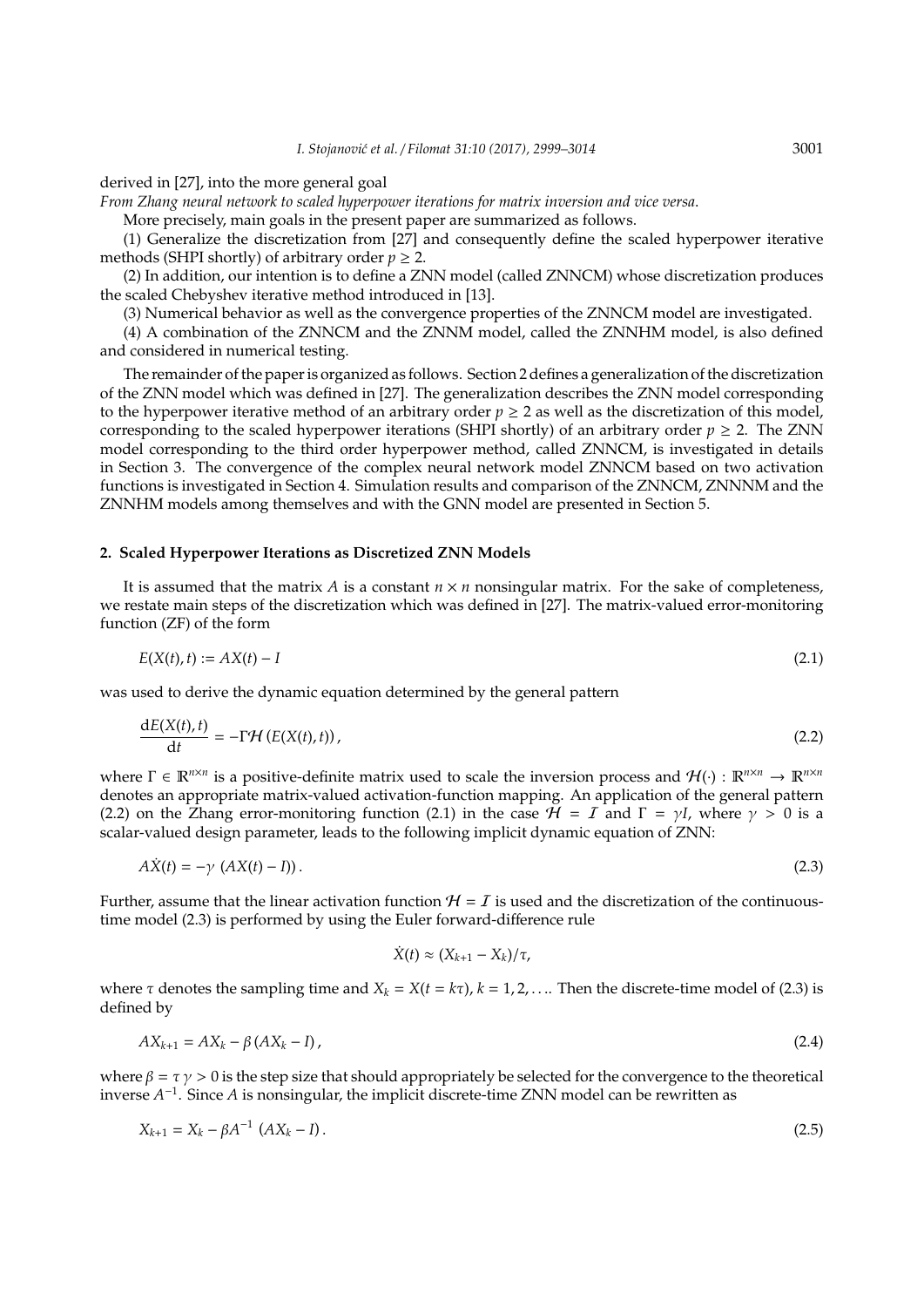According to [28], the state matrix  $X(t)$  converges to  $A^{-1}$  in the continuous-time ZNN model (2.3). Hence, it is justifiably to replace  $A^{-1}$  by its approximation  $X_k$ . This replacement yields the following explicit difference equation of the discrete-time ZNN for the nonsingular matrix inversion:

$$
X_{k+1} = X_k - \beta X_k (AX_k - I) = X_k (I + \beta (I - AX_k)).
$$
\n(2.6)

The iterative rule (2.6) is exactly of the form of the scaled Newton iteration for computing outer inverses with prescribed range and null space, introduced in [11, 12]:

$$
X_{k+1} = (1 + \beta)X_k - \beta X_k A X_k, \qquad X_0 = \alpha G, \quad \beta \in (0, 1],
$$
\n(2.7)

where  $G \in \mathbb{C}_r^{m \times n}$  is a given matrix,  $\alpha, \beta$  are real constants and  $G \in \mathbb{C}_s^{n \times m}$  is a chosen matrix and  $0 < s \leq r$ . In the case  $\beta = 1$  the iterative process (2.7) produces well known generalization of the Schultz iterative method, intended for computing outer inverses [4, 22].

Charif et all. in [2] developed a new fast online algorithms for motion estimation which is based on the Horn & Schunck algorithm with the Discrete Zhang Neural Networks (DZNN) defined by (2.6) and Simoncelli's matched-pair 5 tap filters. A novel implementation of the multi-dimensional Capon spectral estimator was proposed in [1]. The algorithm is derived using the discrete Zhang neural network for the online covariance matrix inversion.

In order to extend defined discretization, we start from the continuous-time model which is based on the error-monitoring function defined by the second and the third term of the hyperpower iterative process:

$$
E_C(X(t),t) := I - AX(t) + (I - AX(t))^2 = 2I - 3AX(t) + (AX(t))^2.
$$
\n(2.8)

In view of the general ZNN pattern (2.2), the Zhang error-monitoring function (2.8) leads to the following implicit dynamic equation

$$
\begin{split} \dot{E}_{C}(X(t),t) &= -A\dot{X}(t) - A\dot{X}(t)\left(I - AX(t)\right) + \left(I - AX(t)\right)\left(-A\dot{X}(t)\right) \\ &= -3A\dot{X}(t) + A\dot{X}(t)AX(t) + AX(t)A\dot{X}(t) = -\Gamma\mathcal{H}\left(2I - AX(t)\right)(3I - AX(t))). \end{split} \tag{2.9}
$$

The expected convergence of *X*(*t*) to  $A^{-1}$  approves the substitution  $AX(t) = I$  in the left hand side of (2.9), which in the case  $\Gamma = \gamma I$ ,  $H = I$  leads to

$$
\begin{aligned} A\dot{X}(t) &= \gamma \left(2I - AX(t)(3I - AX(t))\right) \\ &= -\gamma \left(-\left(AX(t)\right)^2 + 3AX(t) - 2I\right), \end{aligned} \tag{2.10}
$$

where *X*(0) is appropriately defined initial point. Further, the discrete-time model of (2.10) based on the Euler forward-difference rule is defined by

$$
AX_{k+1}=AX_k+\beta\left(2I-AX_k\left(3I-AX_k\right)\right),
$$

where  $\beta = \tau \gamma > 0$  is the step size. After the replacement of  $A^{-1}$  by  $X_k$ , the implicit discrete-time ZNN model for the usual matrix inversion can be stated as

$$
X_{k+1} = X_k \left( I + \beta \left( 2I - 3AX_k + (AX_k)^2 \right) \right), \tag{2.11}
$$

i.e. in the form of scaled hyperpower iterative method of the order 3. This method was proposed by Srivastava and Gupta in [13] for estimating the Moore-Penrose inverse. The scaled hyperpower iterative method (2.11) of the order 3 is developed by extending the scaled hyperpower iterative method (2.7) of the order 2.

As a consequence, it is reasonable to investigate the ZNN model defined in (2.10), initiated by the ZF defined in (2.8).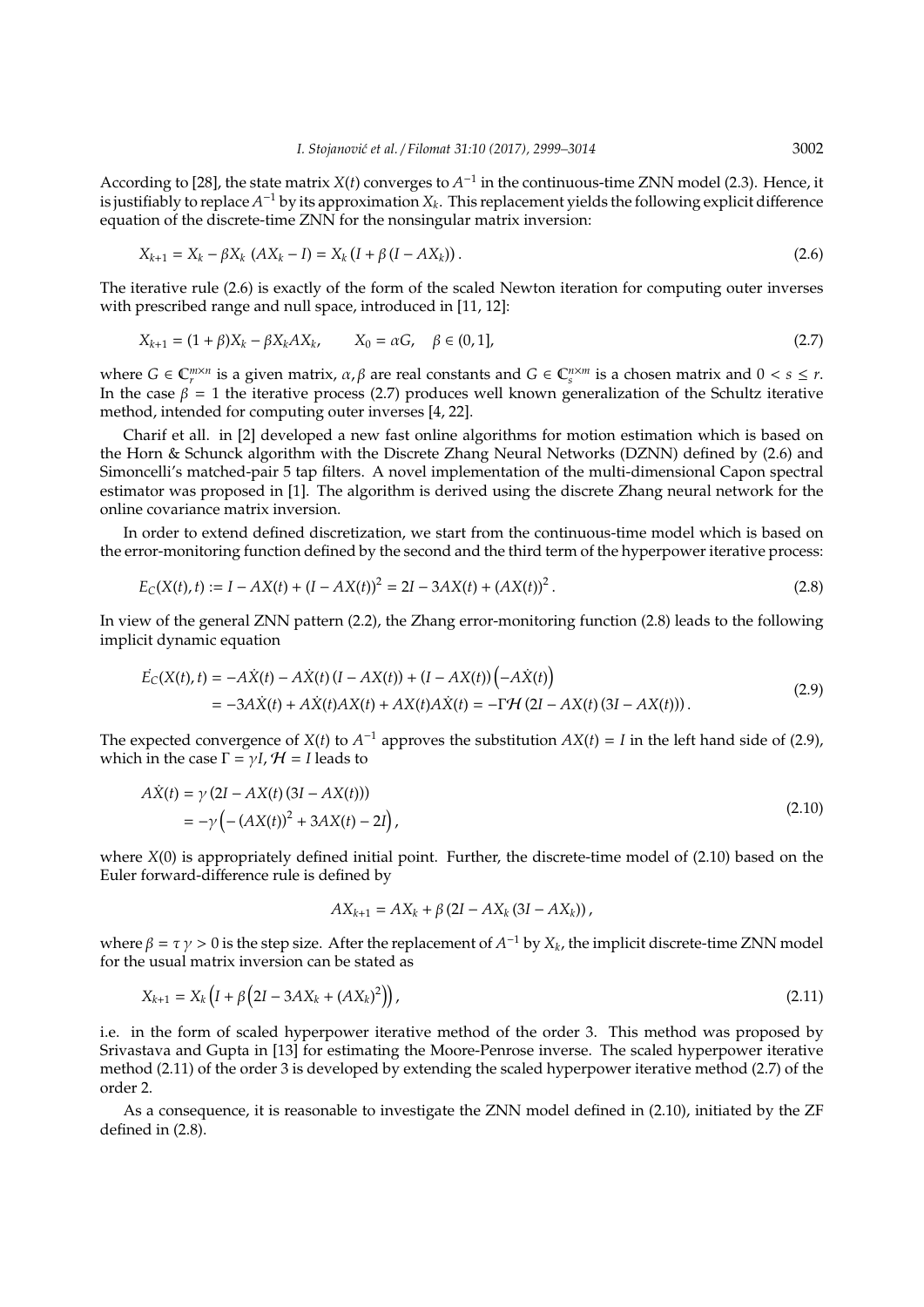Our intention is to extend just defined principle in the widest sense, which assumes an arbitrary hyperpower method of the order  $p \ge 2$ . In view of the previously exploited principle, the corresponding continuous-time model starts from the error-monitoring function defined by

$$
E_H(X(t),t) := \sum_{i=1}^{p-1} R(t)^i = \sum_{i=1}^{p-1} (I - AX(t))^i.
$$

The principle of mathematical induction reveals

$$
R(t)^{i} = -\sum_{l=0}^{i-1} (I - AX(t))^{l} A \dot{X}(t) (I - AX(t))^{i-1-l}.
$$

Then the general ZNN design model (2.2) leads to the following implicit dynamic equation in the case  $H = I$ :

$$
-\sum_{i=1}^{p-1} \sum_{l=0}^{i-1} (I - AX(t))^{l} A\dot{X}(t) (I - AX(t))^{i-1-l} = -\gamma \sum_{i=1}^{p-1} (I - AX(t))^{i}.
$$
\n(2.12)

After the substitution  $AX(t) = I$  in the left hand side of the implicit dynamics (2.12), one can verify

$$
A\dot{X}(t) = \gamma \sum_{i=1}^{p-1} (I - AX(t))^{i}.
$$
\n(2.13)

The discretization of the ZNN model (2.13) corresponding to the Euler forward-difference rule is given as

$$
AX_{k+1} = AX_k + \beta \sum_{i=1}^{p-1} (I - AX_k)^i, \ \beta = \tau \gamma > 0.
$$

The inverse  $A^{-1}$  can be approximated by  $X_k$ , so that the implicit discrete-time ZNN model of (2.13), aimed for the matrix inversion, is given as

$$
X_{k+1} = X_k \left( I + \beta \sum_{i=1}^{p-1} (I - AX_k)^i \right). \tag{2.14}
$$

The iterative rule (2.14) is referred as the scaled hyperpower iterative methods (SHPI shortly) of an arbitrary order  $p \geq 2$ .

In conclusion, it is reasonable to define the ZNN model (2.3) as the continuous-time version of the scaled Chebyshev iterative method, in the same way as the ZNN model (2.10) represents the continuoustime version of the scaled Newton iterative method. A comparison between these two concurrent ZNN models will be investigated in the present article.

#### **3. Neural Network Architecture**

The graphical editor, customizable block libraries and solvers available in Matlab Simulink are used for modeling and simulating the proposed dynamic systems. As it was mentioned in [29], the ZNN modeling could be readily developed, expanded and finally realized by using Matlab Simulink tool. This fact was our motivation to use the Matlab Simulink tool in the implementation of defined ZNN models. The ZNN model (2.3) will be denoted by ZNNNM. Also, the ZNN model (2.10) is termed as ZNNCM. In addition, we define a hybrid method which starts from the ZNN model (2.3) and finishes with (2.10). Finally, GNN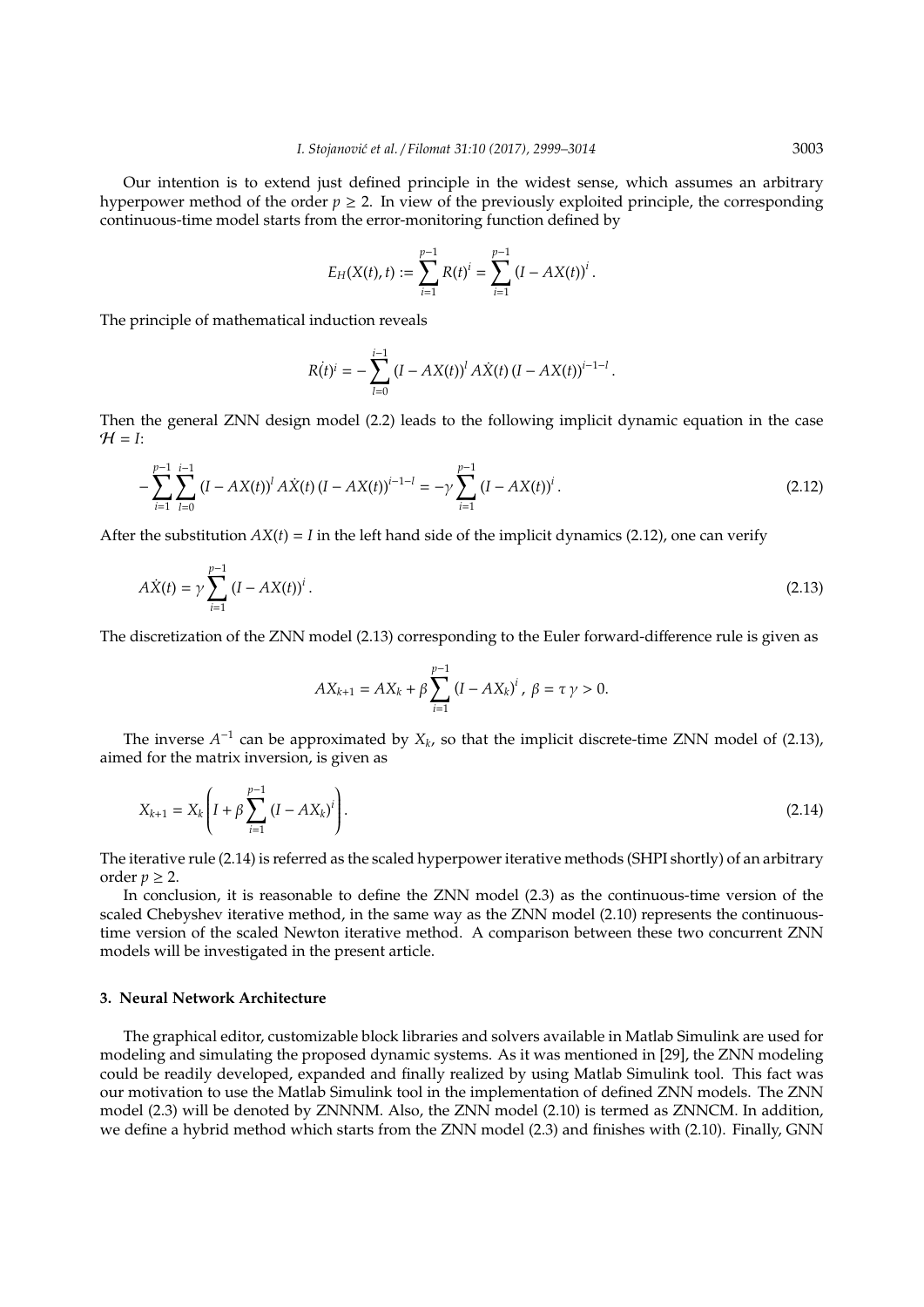denotes the gradient based neural network from [30] in the nonsingular case, corresponding to the case  $G = A<sup>T</sup>$  in the RNN1 model.

The Simulink implementation of the ZNNNM model (2.3), restated in the equivalent form

$$
\dot{X}(t) = (I - A)\dot{X}(t) - \gamma \mathcal{H}(AX(t) - I)).
$$
\n(3.1)

is presented in Figure 1.



Figure 1: Simulink implementation of the ZNNNM model.

In order to ensure the implementation, (2.10) is transformed into the following equivalent form:

$$
\dot{X}(t) = (I - A)\dot{X}(t) - \gamma \mathcal{H} (-(AX(t))^{2} + 3AX(t) - 2I).
$$
\n(3.2)

The Matlab Simulink implementation of the ZNNCM model, based on (3.2), is presented in Figure 2.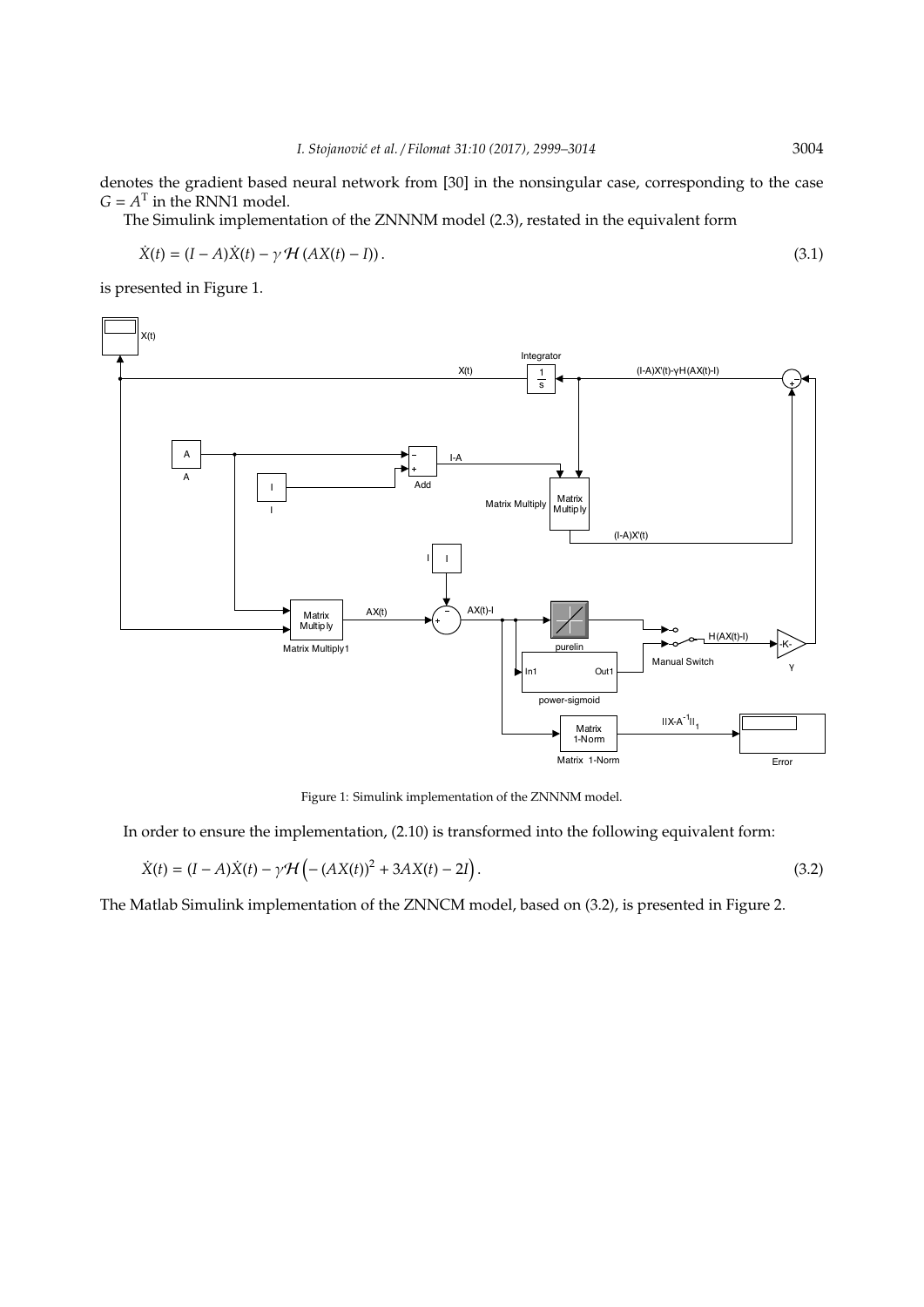*I. Stojanovi´c et al.* / *Filomat 31:10 (2017), 2999–3014* 3005



Figure 2: Simulink implementation of the ZNNCM model.

Two appropriate activation functions, introduced in [5], will be exploited in nodes of two developed ZNNs. Their definitions will be restated here in order to complete the presentation. It is assumed that  $A \in \mathbb{C}^{n \times n}$  is written as  $B + \iota C$ , where  $\iota = \sqrt{-1}$  denotes the imaginary unit and  $B \in \mathbb{R}^{n \times n}$ ,  $C \in \mathbb{R}^{n \times n}$  are two real matrices. The matrices *B*,*C* correspond to real and imaginary part of the complex entries of *A*, respectively. Additionally, let  $\mathcal{F}(D)$  be an odd and monotonically increasing function element-wise applicable to elements of  $D = (d_{ki}) \in \mathbb{R}^{n \times n}$  according to the rule  $\mathcal{F}(D) = (f(d_{ki}))$ , where  $f(\cdot)$  is an odd and monotonically increasing function.

The type I activation function is defined by

$$
\mathcal{H}_1(A) = \mathcal{H}_1(B + \iota C) = \mathcal{F}(B) + \iota \mathcal{F}(C). \tag{3.3}
$$

Similarly, the type II activation function exploits the Hadamard product  $U \circ V = (u_{ki}v_{ki})$  of matrices  $U = (u_{ki})$ and  $V = (v_{ki})$ , and it is defined as

$$
\mathcal{H}_2(A) = \mathcal{H}_2(B + \iota C) = \mathcal{F}(\Gamma) \circ \exp(\iota \Theta),\tag{3.4}
$$

where  $\Gamma = |B + \iota C| \in \mathbb{R}^{n \times n}$  and  $\Theta = \Theta(B + \iota C) \in (-\pi, \pi]^{n \times n}$  denote element-wise modulus and the elementwise arguments, respectively, of the complex matrix  $B + \iota C$ . In sequel, we use the notation  $H_k$  as a universal replacement for  $\mathcal{H}_1$  or  $\mathcal{H}_2$ .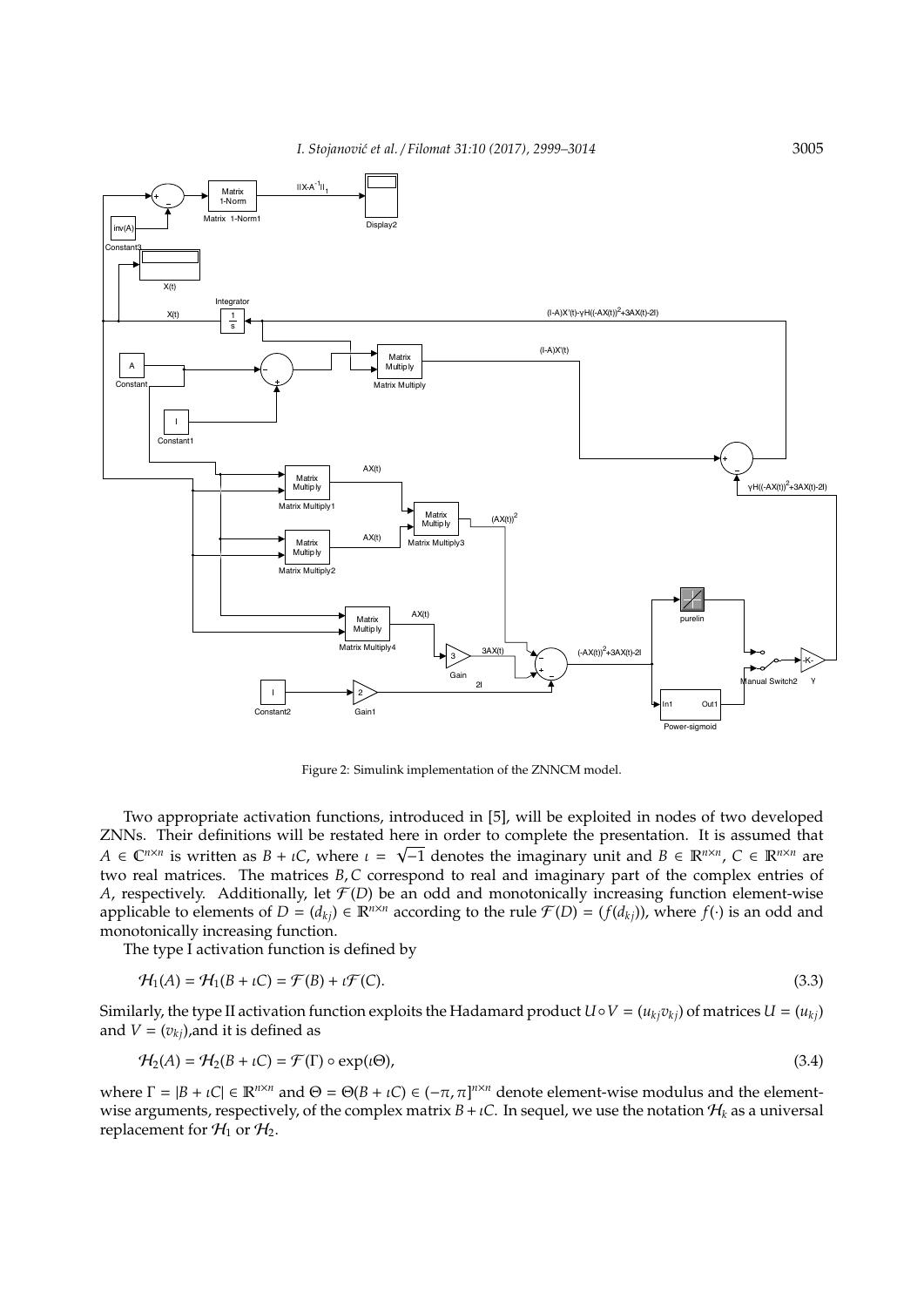The hybrid method starts using the ZNNCM method and then continues with the ZNNNM method. The starting point  $x_0$  of the ZNNNM method is just the output of the ZNNCM method and the finishing time of the ZNNCM method is the initial time of the ZNNNM method. The hybrid method will be denoted by ZNNHM( $t_0$ ), where  $t_0$  denotes the time when the ZNNNCM stops and ZNNNM continues. More precisely, the ZNNCM method evaluates in the time interval  $[0, t_0]$ , while the ZNNNM method evaluates in the time interval [*t*0, *t*], where [0, *t*] denotes the considered time interval of the hybrid method. Since the ZNNNM model is globally exponentially convergent to the exact time-varying inverse  $A(t)^{-1}$ , the output  $x_0$  of the ZNNCM method could be submitted as the initial point of the ZNNNM method.

## **4. Convergence of the ZNNCM Model**

In this section, it is proven the convergence of the complex neural network model (2.10) based on both the activation functions  $\mathcal{H}_1$  and  $\mathcal{H}_2$ .

**Theorem 4.1.** Let the invertible complex matrix  $A \in \mathbb{C}^{n \times n}$  be given. Then the state matrix  $X(t) \in \mathbb{C}^{n \times n}$  of the *complex neural network model* (2.10) *based on the activation function* H<sup>1</sup> *converges to the matrix inverse A*−<sup>1</sup> *, and the solution is stable in the sense of Lyapunov.*

*Proof.* Let  $\tilde{X}(t) := A^{-1} - X(t)$ . Then  $X(t) = A^{-1} - \tilde{X}(t)$  and  $\dot{\tilde{X}}(t) = -\dot{X}(t)$ . Substituting the above two equations into (2.10) yields

$$
A\tilde{X}(t) = \gamma \mathcal{H}_1 \left( -\left(I - A\tilde{X}(t)\right)^2 + 3\left(I - A\tilde{X}(t)\right) - 2I\right).
$$
\n(4.1)

After substituting  $X(t) = A^{-1} - \tilde{X}(t)$  in the ZF defined by (2.8), one can verify

$$
E_{\mathcal{C}}(\tilde{\mathbf{X}}(t),t) = A\tilde{\mathbf{X}}(t) + (A\tilde{\mathbf{X}}(t))^2.
$$
\n
$$
(4.2)
$$

In the view of the definition of activation function  $H_1(\cdot)$ , taking into account  $E_C(t) = \text{Re}(E_C(t)) + \iota \text{Im}(E_C(t))$ , the general model  $\dot{E}(t) = -\gamma \mathcal{H}_1(E(t))$  splits into the following two equations in the real domain:

$$
\mathbf{Re}(\vec{E}_C(t)) = -\gamma \mathcal{F}(\mathbf{Re}(E_C(t)))
$$

and

 $\textbf{Im}(\vec{E}_C(t)) = -\gamma \mathcal{F}(\textbf{Im}(E_C(t))).$ 

In order to verify the convergence, the Lyapunov function candidate is defined as

$$
L(\tilde{X}(t), t) = L(t) = \frac{||E_C(t)||_F^2}{2} = \frac{\text{Tr}\left(E_C(t)^H E_C(t)\right)}{2}.
$$
\n(4.3)

Then the following identities can be verified:

$$
\frac{dL(t)}{dt} = \frac{\text{Tr}\left(\dot{E}_C(t)^H E_C(t) + E_C(t)^H \dot{E}_C(t)\right)}{2}
$$
\n
$$
= -\frac{1}{2} \gamma \text{Tr}\left\{\left(\mathcal{F}\left(\mathbf{Re}\left(E_C(t)\right)\right)^T - \iota \mathcal{F}\left(\mathbf{Im}\left(E_C(t)\right)\right)^T\right) \left(\mathbf{Re}\left(E(t)\right) + \iota \mathbf{Im}\left(E_C(t)\right)\right) \right\}
$$
\n
$$
+ \left(\mathbf{Re}\left(E_C(t)\right)^T - \iota \mathbf{Im}\left(E_C(t)\right)^T\right) \left(\mathcal{F}\left(\mathbf{Re}\left(E_C(t)\right)\right)\right)^T + \iota \mathcal{F}\left(\mathbf{Im}\left(E_C(t)\right)\right) \right\}
$$
\n
$$
= -\gamma \text{Tr}\left\{\mathbf{Re}\left(E_C(t)\right)^T \mathcal{F}\left(\mathbf{Re}\left(E_C(t)\right)\right) + \mathbf{Im}\left(E_C(t)\right)^T \mathcal{F}\left(\mathbf{Im}\left(E_C(t)\right)\right)\right\}.
$$

Since  $\mathcal{F}(C) = (f(c_{ki}))$  and  $f(\cdot)$  is an odd and monotonically increasing function, it follows that

$$
\mathrm{Tr}\left\{\mathbf{Re}\left(E_C(t)\right)^T \mathcal{F}\left(\mathbf{Re}\left(E_C(t)\right)\right) + \mathbf{Im}\left(E_C(t)\right)^T \mathcal{F}\left(\mathbf{Im}\left(E_C(t)\right)\right)\right\}
$$
\n
$$
= \mathrm{Tr}\left\{\mathbf{Re}\left(E_C(t)\right)^T \mathcal{F}\left(\mathbf{Re}\left(E_C(t)\right)\right)\right\} + \mathrm{Tr}\left\{\mathbf{Im}\left(E_C(t)\right)^T \mathcal{F}\left(\mathbf{Im}\left(E_C(t)\right)\right)\right\} \ge 0.
$$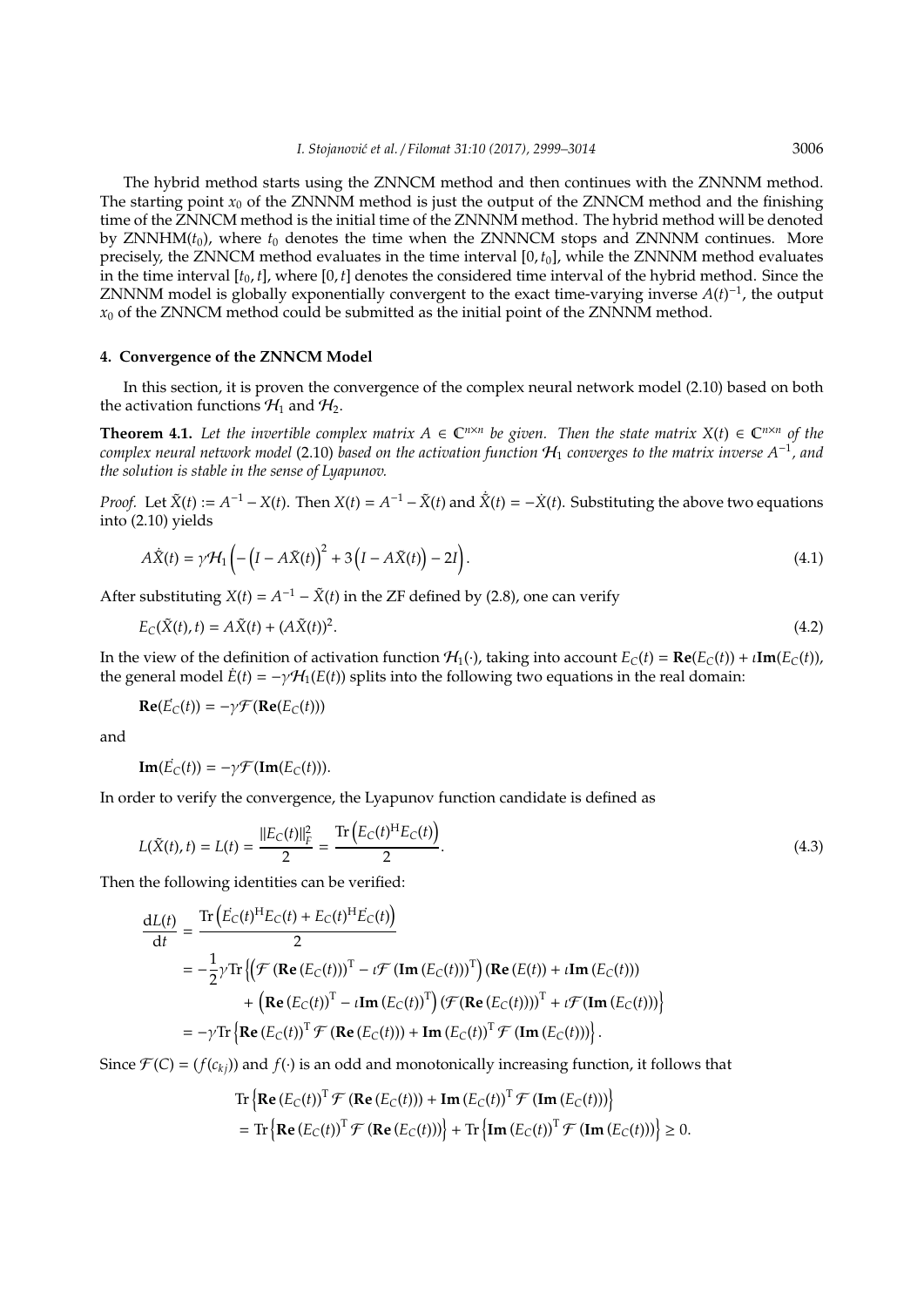To simplify notation, let us denote  $(i, j)$ th element of **Re** ( $E_C(t)$ ) by  $e_{ij}$  and ( $i, j$ )th element of **Im** ( $E_C(t)$ ) by  $e'_{ij}$ . Then

$$
\operatorname{Tr}\left\{\operatorname{Re}\left(E_C(t)\right)^{\mathrm{T}}\mathcal{F}\left(\operatorname{Re}\left(E_C(t)\right)\right) + \operatorname{Im}\left(E_C(t)\right)^{\mathrm{T}}\mathcal{F}\left(\operatorname{Im}\left(E_C(t)\right)\right)\right\} = \sum_j e_{ij}f(e_{ij}) + \sum_j e'_{ij}f(e'_{ij}) \ge 0
$$

and finally

$$
\frac{dL(\tilde{X}(t),t)}{dt} \left\{ \begin{array}{ll} <0 & \text{if } E_C(\tilde{X}(t),t) \neq 0, \\ =0 & \text{if } E_C(\tilde{X}(t),t) = 0. \end{array} \right.
$$

Since  $\tilde{X}(t) = 0$  is an equilibrium point of the system (4.1), and  $E(0) = 0$  it follows that

$$
\frac{\mathrm{d}L(\tilde{X}(t),t)}{\mathrm{d}t}\leq 0,\ \ \forall \tilde{X}(t)\neq 0.
$$

As a consequence of the Lyapunov stability theory, the equilibrium state  $\tilde{X}(t) = 0$  is stable. Since  $\tilde{X}(t) :=$  $A^{-1} - X(t)$ , we have  $X(t) \rightarrow A^{-1}$ ,  $t \rightarrow \infty$ .

**Theorem 4.2.** Let the invertible complex matrix  $A \in \mathbb{C}^{n \times n}$  be given. Then the state matrix  $X(t) \in \mathbb{C}^{n \times n}$  of the *complex neural network model* (2.10) *based on the activation function* H<sup>2</sup> *converges to the matrix inverse A*<sup>−</sup><sup>1</sup> *, and the solution is stable in the sense of the Lyapunov.*

*Proof.* Analogically as in the proof of Theorem 4.1, the general model is given by

$$
\vec{E}_C(t)=-\gamma\mathcal{H}_2(E(t)),
$$

where  $E(\tilde{X}(t), t) = E_C(t)$  is defined in (4.2). The definition of  $H_2(\cdot)$  implies

$$
\mathcal{H}_2(E_C(t)) = \mathcal{F}\left(|E_C(t)|\right) \circ \, \exp(\iota \Theta(E_C(t))).
$$

The time derivative of the Lyapunov function candidate (4.3) is equal to

$$
\frac{dL(t)}{dt} = \frac{\text{Tr}\left(E_C(t)^H \dot{E}(t) + \dot{E}_C(t)^H E_C(t)\right)}{2}
$$
\n
$$
= -\frac{1}{2} \gamma \text{Tr}\left(E(t)^H \mathcal{H}_2\left(E_C(t)\right) + E(t) \mathcal{H}_2\left(E_C(t)\right)^H\right)
$$
\n
$$
= -\frac{1}{2} \gamma \text{Tr}\left(E_C(t)^H \mathcal{H}_2\left(E_C(t)\right) + \left(E_C(t)^H \mathcal{H}_2\left(E_C(t)\right)\right)^H\right)
$$
\n
$$
= -\gamma \text{Tr}\left(\text{Re}\left(E_C(t)^H \mathcal{H}_2\left(E_C(t)\right)\right)\right)
$$
\n
$$
= -\gamma \text{Tr}\left\{\text{Re}\left[E_C(t)^H \mathcal{F}\left(|E_C(t)|\right) \circ \exp\left(i\Theta(E_C(t))\right)\right]\right\}.
$$

Since  $E_C(t) = |E_C(t)| \circ \exp(i\Theta(E_C(t)))$ , it follows that

$$
\frac{dL(t)}{dt} = -\gamma \text{Tr}\left\{ \mathbf{Re} \left[ \exp\left( -\iota \Theta \left( E_C(t)^H \right) \circ \left| E_C(t)^H \right| \right) (\mathcal{F} \left( \left| E_C(t) \right|) \circ \exp \left( \iota \Theta \left( E_C(t) \right) \right) \right) \right] \right\}.
$$

Again, using that  $\mathcal{F}(\cdot)$  is monotonically increasing, it follows the inequality  $\mathcal{F}(|E_C(t)|) > 0$ , for  $E(t) \neq 0$ , and  $\mathcal{F}(|E_C(t)|) = 0$ , for  $E_C(t) = 0$  which implies that

$$
\frac{\mathrm{d}L(\tilde{X}(t),t)}{\mathrm{d}t}\leq 0,\ \forall \tilde{X}(t)\neq 0.
$$

According to the Lyapunov stability theory, the equilibrium state  $\tilde{X}(t) = 0$  is stable and,  $X(t) \to A^{-1}$ ,  $t \to \infty$ ∞.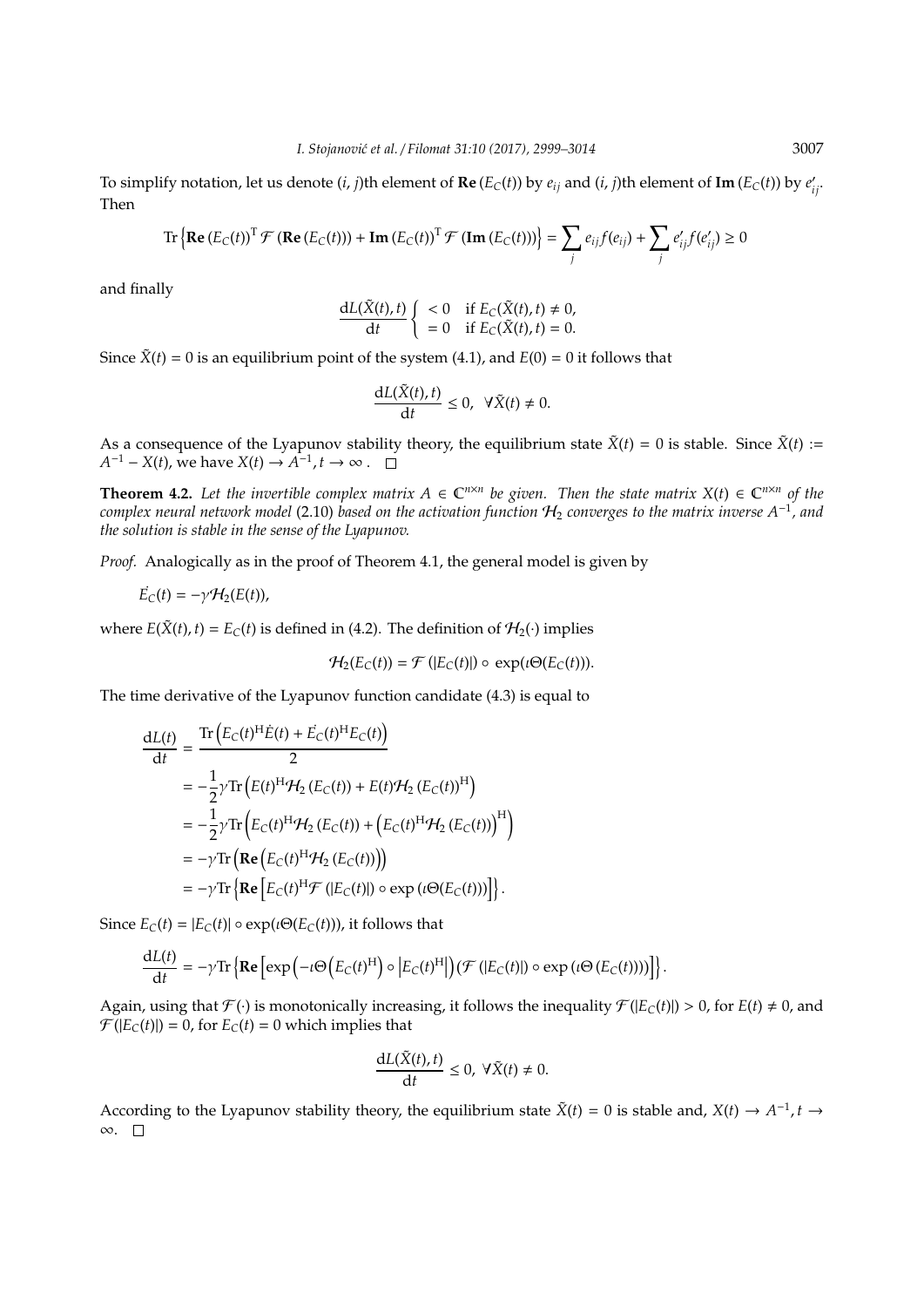## **5. Simulation Results and its Comparison**

**Example 5.1.** As it was observed in [10], the GNN models are not appropriate for calculating the inverse of a matrix with a big condition number. So this is a reason to apply the ZNNCM model to a matrix with a big condition number. The following matrix *A* is considered for this purpose:

|  |  |  | $\left[ \begin{array}{ccccccc} 1 & 0 & 0 & 0 & 0 & 0 \\ 1 & 1 & 1 & 1 & 1 & 1 \\ 1 & 2 & 4 & 8 & 16 & 32 \\ 1 & 3 & 9 & 27 & 81 & 243 \\ 1 & 4 & 16 & 64 & 256 & 1024 \\ 1 & 5 & 25 & 125 & 625 & 3125 \end{array} \right]$ |
|--|--|--|-----------------------------------------------------------------------------------------------------------------------------------------------------------------------------------------------------------------------------|

with the condition number  $cond(A) = 5.7689e + 04$ . The theoretical inverse of *A* is equal to

$$
A^{-1} = \begin{bmatrix} 1 & 0 & 0 & 0 & 0 & 0 \\ -\frac{137}{60} & 5 & -5 & \frac{10}{3} & -\frac{5}{4} & \frac{1}{5} \\ \frac{15}{8} & -\frac{77}{12} & \frac{107}{12} & -\frac{13}{2} & \frac{61}{24} & -\frac{5}{12} \\ -\frac{17}{24} & \frac{71}{24} & -\frac{59}{12} & \frac{49}{42} & -\frac{41}{44} & \frac{7}{24} \\ -\frac{7}{12} & -\frac{7}{12} & \frac{13}{12} & -1 & \frac{71}{11} & -\frac{1}{11} \\ -\frac{1}{120} & \frac{7}{24} & -\frac{1}{12} & \frac{1}{12} & -\frac{1}{24} & \frac{1}{120} \end{bmatrix}.
$$

For  $\gamma = 10^6$ , with the Power-Sigmoid activation function and *ode45* solver, after  $t = 10^{-5}$ s sec, the ZNNCM model gives the results ZNNCM(A) equal to

|  | $0.999999999294662 - 0.00000000000000 - 0.000000000000000$ |                                                                |                                                                                                                 |                                                            |                                                            |
|--|------------------------------------------------------------|----------------------------------------------------------------|-----------------------------------------------------------------------------------------------------------------|------------------------------------------------------------|------------------------------------------------------------|
|  |                                                            | $-2.283333331722813$ $-4.999999996473304$ $-4.999999996473306$ |                                                                                                                 | 3.333333330982192 -1.24999999118328 0.199999999858933      |                                                            |
|  |                                                            |                                                                | 1.874999998677495 -6.416666662140734 -8.916666660377395 -6.499999995415274 -2.541666664873933 -0.41666666372777 |                                                            |                                                            |
|  |                                                            | $-0.7083333332833721$ 2.958333331246700 $-4.916666663198751$   |                                                                                                                 | $4.083333330453185 -1.708333332128381 - 0.291666666460944$ |                                                            |
|  | 0.124999999911833 -0.583333332921884                       | 1.083333332569217                                              | $-0.99999999294657$ $0.458333333010054$ $-0.083333333274555$                                                    |                                                            |                                                            |
|  |                                                            | 0.041666666637277 -0.083333333274555                           |                                                                                                                 |                                                            | $0.083333333274555 - 0.04166666637278 - 0.008333333327456$ |

with the absolute error  $||X(t) - A^{-1}||_1 = 1.4106399215397e$ –08. Trajectories of convergence behavior in 10<sup>-5</sup>s under zero initial conditions in the ZNNCM model are shown in Figure 3.



Figure 3: Trajectories in 10<sup>-5</sup>s under zero initial conditions in the ZNNCM model.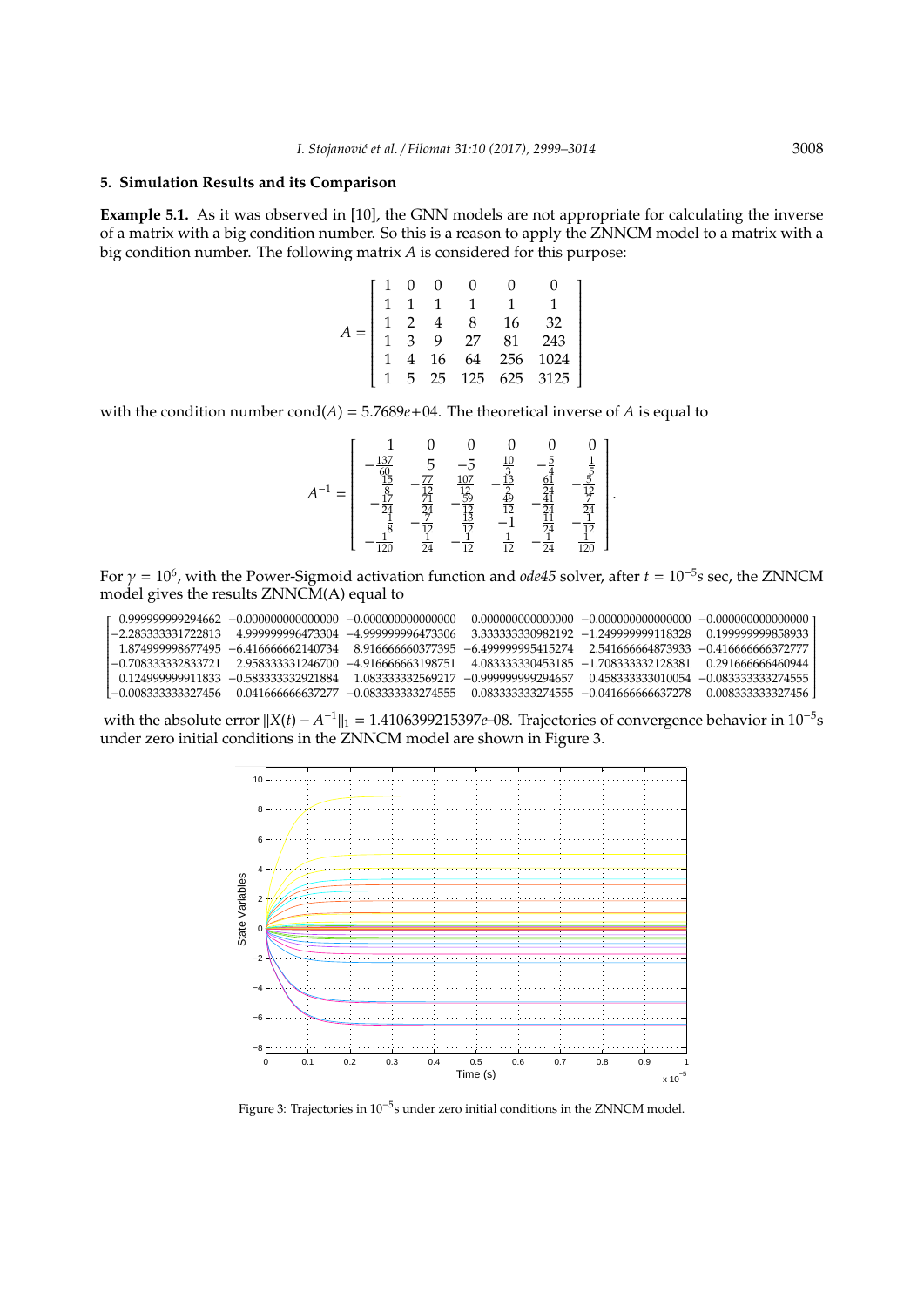Trajectories of the residual errors  $||X(t) - A^{-1}||_1$  of the model ZNNCM are illustrated in Figure 4.



Figure 4: Trajectories of the residual errors of the model ZNNCM.

Trajectories of the residual errors  $||X(t) - A^{-1}||_1$  of both the ZNNCM and ZNNNM models are illustrated in Figure 5.



Figure 5: Trajectories of the residual errors of the models ZNNNM and ZNNCM.

The ZNNNM method produces the result with the absolute error  $||X(t) - A^{-1}||_1 = 3.5446017745966e$ 08 while the GNN model corresponding to the usual matrix inversion, from [19] does not achieve the convergence and stops with the absolute error equal to  $||X(t) - A^{-1}||_1 = 19.509081114657$ . So, the ZNNCM model can be used to compute the inverses of ill-conditioned matrices. This is one more advantage for the ZNNCM model over the GNN model.

In the subsequent examples, the matrix *A* is a randomly generated  $n \times n$  matrix and  $x(0)$  is a vectorization of a given  $n \times n$  matrix  $X(0)$ . It is assumed that  $x(0)$  is the same for all models ZNNNM, ZNNCM and GNN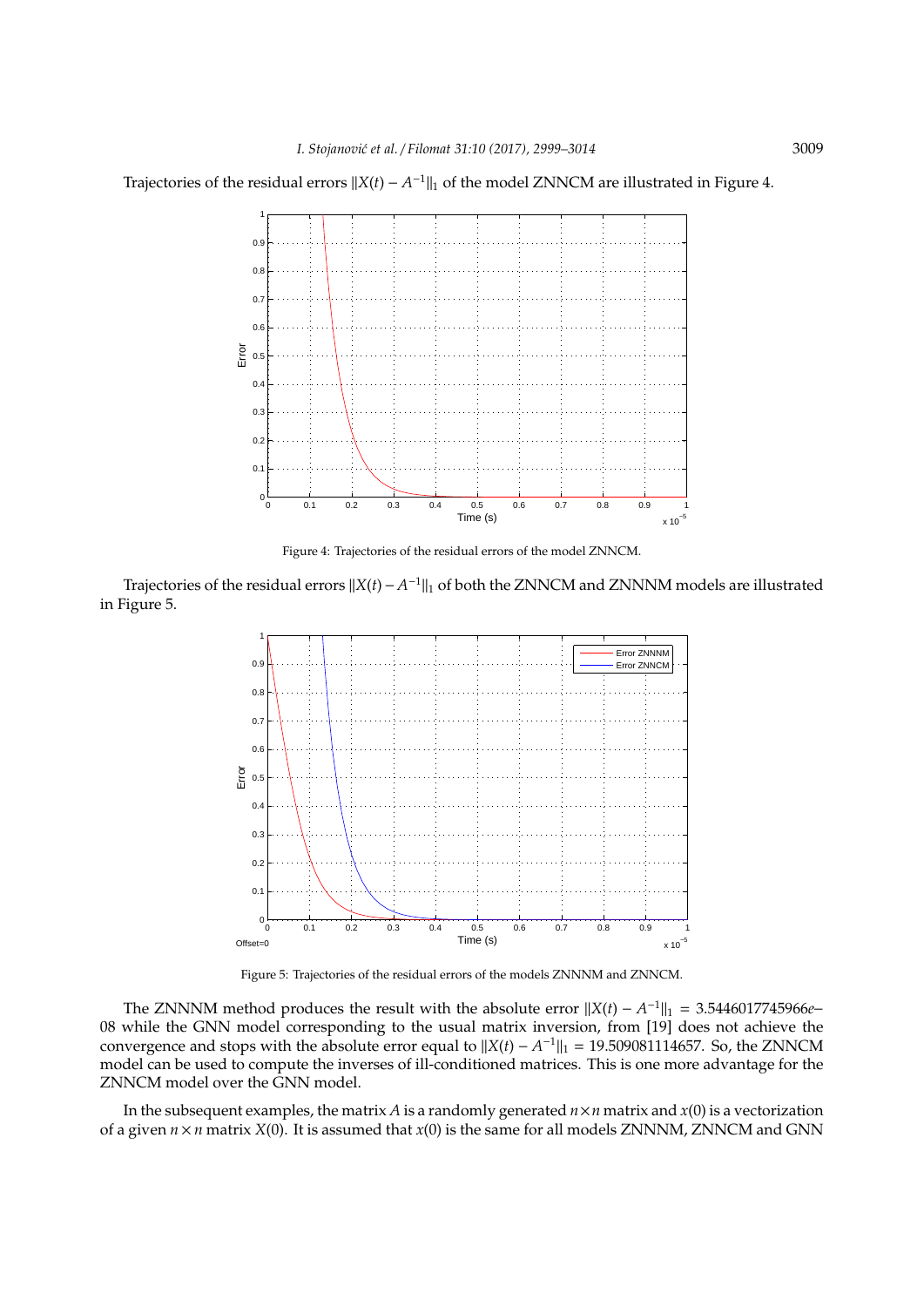in the actual table. The ordered triple (*t*, *n*,*solver*) in headings of subsequent tables will include the time *t*, the dimension *n* of the input matrix and the used *Matlab* solver. Let us mention that the best results in all tables are marked in bold.

**Example 5.2.** According to Theorem 4.1 and Theorem 4.2, the solution of the complex neural network model (2.10) is stable in the sense of the Lyapunov. Therefore, it is desirable to choose the zero initial state *X*(0). In this example, *X*(0) is randomly generated *n* × *n* matrix in order to test behavior of the ZNNCM model. The activation function  $H$  is linear.

|              | $\overline{(10^{-9}, 10, \text{ode}45)}$ |                               | $\overline{(10^{-11}, 10, ode45)}$ |                 |                    |  |
|--------------|------------------------------------------|-------------------------------|------------------------------------|-----------------|--------------------|--|
| Method       | γ                                        | $\overline{  X - A^{-1}  _1}$ | Method                             | γ               | $  X - A^{-1}  _1$ |  |
| <b>ZNNNM</b> | $10^{8}$                                 | 9.6055                        | ZNNNM                              | $10^{8}$        | 10.6051            |  |
| <b>ZNNCM</b> | $10^{8}$                                 | 8.6367                        | <b>ZNNCM</b>                       | 10 <sup>8</sup> | 10.5938            |  |
| GNN          | $10^{8}$                                 | 10.4382                       | <b>GNN</b>                         | $10^{8}$        | 10.6126            |  |
| <b>ZNNNM</b> | $10^{9}$                                 | 3.9053                        | ZNNNM                              | $10^{9}$        | 10.5101            |  |
| <b>ZNNCM</b> | 10 <sup>9</sup>                          | 8.7346                        | <b>ZNNCM</b>                       | $10^{9}$        | 10.3980            |  |
| <b>GNN</b>   | 10 <sup>9</sup>                          | 9.8657                        | <b>GNN</b>                         | 10 <sup>9</sup> | 10.5877            |  |
| <b>ZNNNM</b> | $10^{10}$                                | $4.8369e - 04$                | ZNNNM                              | $10^{10}$       | 9.6055             |  |
| <b>ZNNCM</b> | $10^{10}$                                | 0.0013                        | <b>ZNNCM</b>                       | $10^{10}$       | 8.6367             |  |
| GNN          | $10^{10}$                                | 8.4838                        | GNN                                | $10^{10}$       | 10.4382            |  |
| <b>ZNNNM</b> | $10^{11}$                                | $2.8613e - 06$                | <b>ZNNNM</b>                       | $10^{11}$       | 3.9053             |  |
| <b>ZNNCM</b> | $10^{11}$                                | 7.9558e – 05                  | <b>ZNNCM</b>                       | $10^{11}$       | 8.7346             |  |
| <b>GNN</b>   | $10^{11}$                                | 2.1187                        | <b>GNN</b>                         | $10^{11}$       | 9.8657             |  |
| <b>ZNNNM</b> | $10^{12}$                                | $1.0572e - 05$                | <b>ZNNNM</b>                       | $10^{12}$       | $4.8369e - 04$     |  |
| <b>ZNNCM</b> | $10^{12}$                                | $3.4264e - 05$                | ZNNCM                              | $10^{12}$       | 0.0013             |  |
| <b>GNN</b>   | $10^{12}$                                | $9.8238e - 06$                | <b>GNN</b>                         | $10^{12}$       | 8.4838             |  |
| <b>ZNNNM</b> | $10^{13}$                                | $2.1264e - 05$                | ZNNNM                              | $10^{13}$       | $2.8613e - 06$     |  |
| <b>ZNNCM</b> | $10^{13}$                                | 0.0010                        | <b>ZNNCM</b>                       | $10^{13}$       | $7.9558e - 05$     |  |
| <b>GNN</b>   | $10^{13}$                                | $5.7854e - 06$                | <b>GNN</b>                         | $10^{13}$       | 2.1187             |  |
| <b>ZNNNM</b> | $10^{14}$                                | $2.0846e - 06$                | ZNNNM                              | $10^{14}$       | $1.0572e - 05$     |  |
| <b>ZNNCM</b> | $10^{14}$                                | 0.0015                        | ZNNCM                              | $10^{14}$       | $3.4264e - 05$     |  |
| GNN          | $10^{14}$                                | 3.3838e-06                    | GNN                                | $10^{14}$       | $9.8238e - 06$     |  |

Table 5.1. Comparison of models ZNNNM, ZNNCM and GNN.

According to the results arranged in Table 5.1, the following observations could be emphasized.

(a) The property "as large as possible" of the scaling parameter  $\gamma$  is valid for ZNNNM and GNN methods, especially for the GNN method, and it is not applicable in the case of the ZNNCM method.

(b) The ZNNCM method produces better results within the smaller time period [0, 10<sup>−</sup>11] than in the time period [0, 10<sup>-9</sup>].

(c) The ZNNCM method produces the best results during the time  $[0, 10^{-11}]$  and smaller values of  $\gamma$ :  $\gamma = 10^8, 10^9, 10^{10}.$ 

(d) In the case of a nonzero initial state *X*(0), the ZNNCM method should be used in a short time [0, 10<sup>−</sup><sup>11</sup>] and with smaller values of  $\gamma \leq 10^{10}$ .

**Example 5.3.** In this example, *X*(0) is randomly generated  $n \times n$  matrix and the activation function *H* is linear.

Table 5.2. Comparison of models ZNNNM, ZNNCM and ZNNHM.

|        | $\Omega$<br><br>ΨU | $, \overline{30, ode45})$                         | $\overline{30, \text{ode}}15s$<br>$\Omega$<br>. .<br>ΨU |  |                                  |  |
|--------|--------------------|---------------------------------------------------|---------------------------------------------------------|--|----------------------------------|--|
| Method |                    | -<br>$\overline{\phantom{0}}$<br>ב∡ןן<br>ш<br>. . | Method                                                  |  | $\overline{\phantom{a}}$<br>14 Y |  |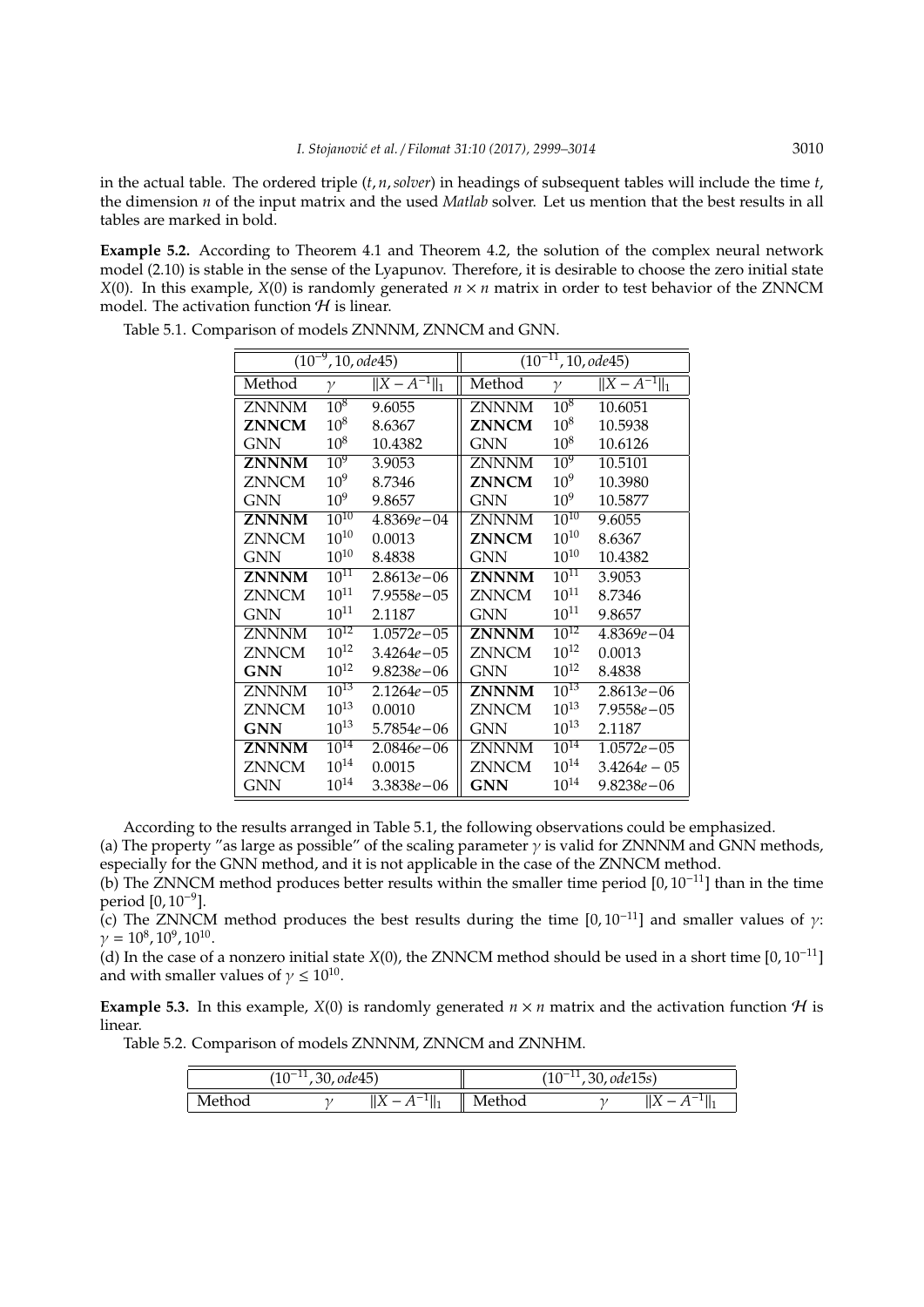|  |  |  | I. Stojanović et al. / Filomat 31:10 (2017), 2999–3014 | 3011 |
|--|--|--|--------------------------------------------------------|------|
|--|--|--|--------------------------------------------------------|------|

| $\overline{(10^{-11}, 30, ode45)}$ |              | $\overline{(10^{-11}, 30, ode15s)}$ |                   |              |                    |
|------------------------------------|--------------|-------------------------------------|-------------------|--------------|--------------------|
| Method                             | $\mathcal V$ | $  X - A^{-1}  _1$                  | Method            | $\mathcal V$ | $  X - A^{-1}  _1$ |
| <b>ZNNNM</b>                       | $10^{10}$    | 12.6304                             | <b>ZNNNM</b>      | $10^{10}$    | 16.3735            |
| <b>ZNNCM</b>                       | $10^{10}$    | 11.9629                             | <b>ZNNCM</b>      | $10^{10}$    | $1.8502e + 03$     |
| $ZNNHM(10^{-12})$                  | $10^{10}$    | 11.2585                             | $ZNNHM(10^{-12})$ | $10^{10}$    | 19.4103            |
| $ZNNHM(10^{-14})$                  | $10^{10}$    | 11.4939                             | $ZNNHM(10^{-14})$ | $10^{10}$    | 18.2060            |
| <b>ZNNNM</b>                       | $10^{11}$    | 5.1351                              | <b>ZNNNM</b>      | $10^{11}$    | 6.6561             |
| <b>ZNNCM</b>                       | $10^{11}$    | $5.1555e + 15$                      | <b>ZNNCM</b>      | $10^{11}$    | 7.6935             |
| <b>ZNNHM</b> $(10^{-12})$          | $10^{11}$    | 4.7521                              | $ZNNHM(10^{-12})$ | $10^{11}$    | 680.4448           |
| $ZNNHM(10^{-14})$                  | $10^{11}$    | 4.6613                              | $ZNNHM(10^{-14})$ | $10^{11}$    | 7.4102             |
| <b>ZNNNM</b>                       | $10^{12}$    | $6.3565e - 04$                      | <b>ZNNNM</b>      | $10^{12}$    | $8.2654e - 04$     |
| <b>ZNNCM</b>                       | $10^{12}$    | $6.1391e + 15$                      | <b>ZNNCM</b>      | $10^{12}$    | $4.7134e - 04$     |
| $ZNNHM(10^{-12})$                  | $10^{12}$    | $2.7946e + 11$                      | $ZNNHM(10^{-12})$ | $10^{12}$    | $7.7231e - 04$     |
| <b>ZNNHM</b> $(10^{-14})$          | $10^{12}$    | $5.6655e - 04$                      | $ZNNHM(10^{-14})$ | $10^{12}$    | $9.6796e - 04$     |
| <b>ZNNNM</b>                       | $10^{13}$    | $6.7814e - 06$                      | <b>ZNNNM</b>      | $10^{13}$    | $5.4011e - 12$     |
| <b>ZNNCM</b>                       | $10^{13}$    | $1.0634e + 16$                      | <b>ZNNCM</b>      | $10^{13}$    | $1.7082e - 13$     |
| $ZNNHM(10^{-12})$                  | $10^{13}$    | $2.7107e - 05$                      | $ZNNHM(10^{-12})$ | $10^{13}$    | $3.7240e - 11$     |
| $ZNNHM(10^{-14})$                  | $10^{13}$    | $6.2916e - 06$                      | $ZNNHM(10^{-14})$ | $10^{13}$    | $1.9452e - 10$     |
| <b>ZNNHM</b> $(10^{-16})$          | $10^{13}$    | $3.5050e - 06$                      | $ZNNHM(10^{-16})$ | $10^{13}$    | $3.0346e - 12$     |
| <b>ZNNNM</b>                       | $10^{14}$    | $1.9529e - 05$                      | <b>ZNNNM</b>      | $10^{14}$    | $3.2919e - 14$     |
| <b>ZNNCM</b>                       | $10^{14}$    | $5.1555e + 15$                      | <b>ZNNCM</b>      | $10^{14}$    | $8.8654e - 14$     |
| $ZNNHM(10^{-12})$                  | $10^{14}$    | $7.3399e - 05$                      | $ZNNHM(10^{-12})$ | $10^{14}$    | $3.8212e - 14$     |
| $ZNNHM(10^{-14})$                  | $10^{14}$    | $7.3399e - 05$                      | $ZNNHM(10^{-14})$ | $10^{14}$    | $3.6538e - 14$     |
| <b>ZNNHM</b> $(10^{-16})$          | $10^{14}$    | $6.1610e - 06$                      | $ZNNHM(10^{-16})$ | $10^{14}$    | $4.2286e - 14$     |

The following observations rise from the numerical results arranged in Table 5.2.

(a) The hybrid method ZNNHM produces the best results in the case when the underlying solver is ode45.

(b) the ZNNNM or CNNCM give the best results in the case when the underlying solver is ode15s.

(c) The solver ode15s is more appropriate than ode45 with respect to the ZNNCM method in the case when *X*<sup>0</sup> is a nonzero value.

(d) ZNNCM model is sensitive on the choice of the initial point  $X_0$  and the best choice is  $X_0 = 0$ .

**Example 5.4.** In the left column of Table 5.3 this example,  $X(0)$  is randomly generated  $n \times n$  matrix and  $X(0)$  $n \times n$  zero matrix in the right column. The activation function  $H$  is Power Sigmoid activation function.

Table 5.3. Comparison of models ZNNNM, ZNNCM and ZNNHM with Power Sigmoid activation

function  $H$ , defined by the parameter  $p = 3$ .

| $\sqrt{(10^{-7}, 20)}$ , ode15s), $X_0$ is arbitrary |           | $(10^{-7}, 30, ode15s), X_0 = 0$ |                           |              |                    |
|------------------------------------------------------|-----------|----------------------------------|---------------------------|--------------|--------------------|
| Method                                               | $\gamma$  | $  X - A^{-1}  _1$               | Method                    | $\mathcal V$ | $  X - A^{-1}  _1$ |
| <b>ZNNNM</b>                                         | $10^{12}$ | $2.7645e - 14$                   | <b>ZNNNM</b>              | $10^{12}$    | $1.4903e - 12$     |
| <b>ZNNCM</b>                                         | $10^{12}$ | $4.3998e - 14$                   | <b>ZNNCM</b>              | $10^{12}$    | $6.1530e - 12$     |
| <b>ZNNHM</b> $(10^{-12})$                            | $10^{12}$ | $2.3267e - 14$                   | $ZNNHM(10^{-12})$         | $10^{12}$    | $1.6522e - 12$     |
| $ZNNHM(10^{-14})$                                    | $10^{12}$ | $2.7345e - 14$                   | $ZNNHM(10^{-14})$         | $10^{12}$    | $1.7446e - 12$     |
| $ZNNHM(10^{-16})$                                    | $10^{12}$ | $2.9818e - 14$                   | $ZNNHM(10^{-16})$         | $10^{12}$    | $1.6834e - 12$     |
| <b>ZNNNM</b>                                         | $10^{13}$ | $2.6716e - 14$                   | <b>ZNNNM</b>              | $10^{13}$    | $1.7769e - 12$     |
| <b>ZNNCM</b>                                         | $10^{13}$ | $4.5023e - 14$                   | <b>ZNNCM</b>              | $10^{13}$    | $4.1402e - 12$     |
| $ZNNHM(10^{-12})$                                    | $10^{13}$ | $3.1053e - 14$                   | $ZNNHM(10^{-12})$         | $10^{13}$    | $1.7335e - 12$     |
| $ZNNHM(10^{-14})$                                    | $10^{13}$ | $2.7970e - 14$                   | <b>ZNNHM</b> $(10^{-14})$ | $10^{13}$    | $1.6732e - 12$     |
| $ZNNHM(10^{-16})$                                    | $10^{13}$ | $2.8306e - 14$                   | $ZNNHM(10^{-16})$         | $10^{13}$    | $2.0054e - 12$     |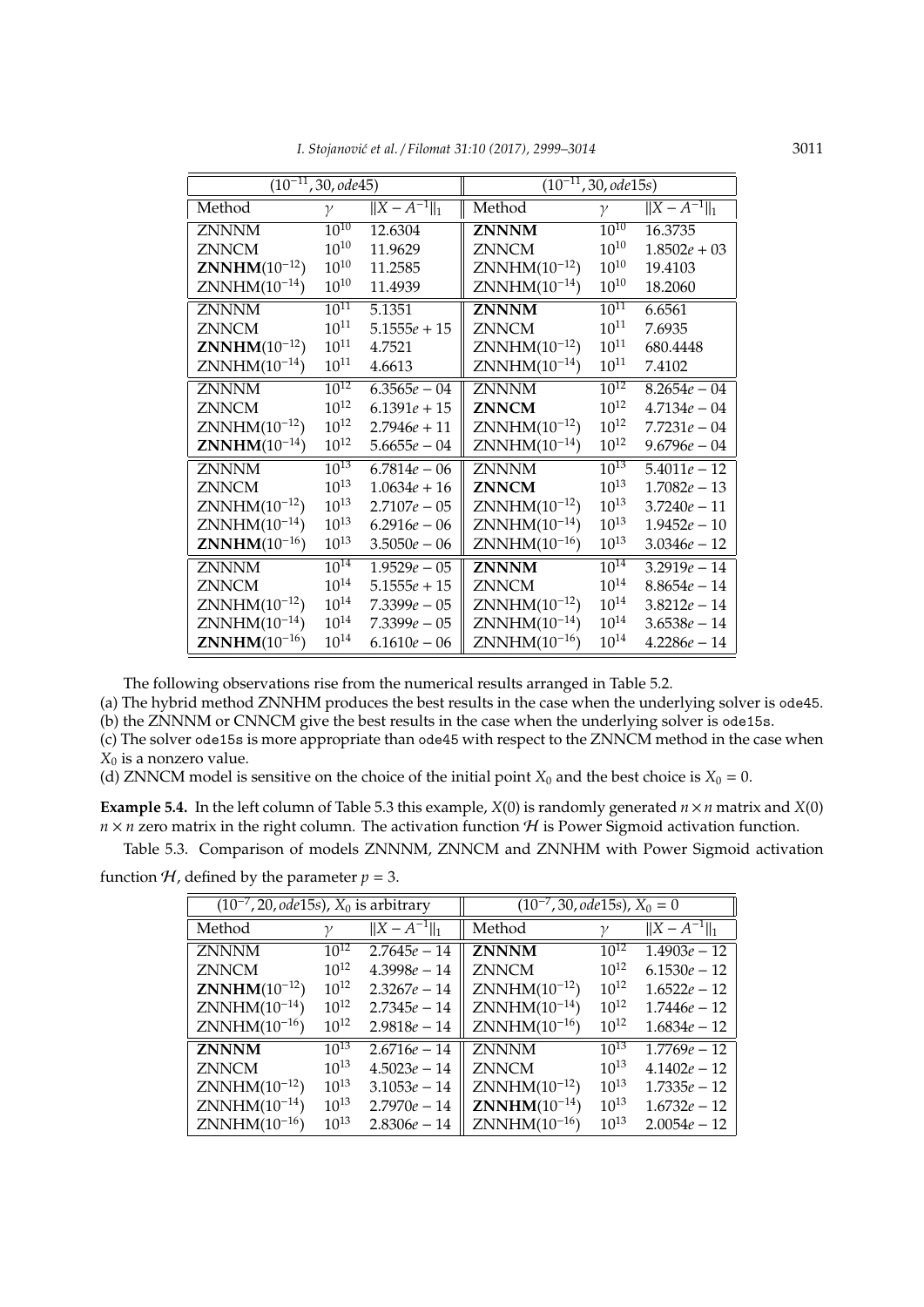*I. Stojanovi´c et al.* / *Filomat 31:10 (2017), 2999–3014* 3012

| $(10^{-7}, 20,$ ode15s), $X_0$ is arbitrary |           | $(10^{-7}, 30, ode15s), X_0 = 0$ |                           |           |                    |
|---------------------------------------------|-----------|----------------------------------|---------------------------|-----------|--------------------|
| Method                                      |           | $  X - A^{-1}  _1$               | Method                    |           | $  X - A^{-1}  _1$ |
| <b>ZNNNM</b>                                | $10^{14}$ | $2.7645e - 14$                   | <b>ZNNNM</b>              | $10^{14}$ | $5.3491e - 12$     |
| <b>ZNNCM</b>                                | $10^{14}$ | $4.3998e - 14$                   | <b>ZNNCM</b>              | $10^{14}$ | $5.4503e - 12$     |
| <b>ZNNHM</b> $(10^{-12})$                   | $10^{14}$ | $2.3267e - 14$                   | <b>ZNNHM</b> $(10^{-12})$ | $10^{14}$ | $1.9956e - 12$     |
| $ZNNHM(10^{-14})$                           | $10^{14}$ | $2.7345e - 14$                   | $ZNNHM(10^{-14})$         | $10^{14}$ | $2.0058e - 12$     |
| $ZNNHM(10^{-16})$                           | $10^{14}$ | $2.9818e - 14$                   | $ZNNHM(10^{-16})$         | $10^{14}$ | $2.4750e - 12$     |

Table 5.4. Comparison of models ZNNNM, ZNNCM and ZNNHM with Power Sigmoid activation function defined by the parameter  $p = 3$ .

| $\overline{(10^{-10}, 30, ode15s)}$ , $X_0 = 0$ |              | $(10^{-5}, 30, ode15s), X_0 = 0$ |                           |              |                    |
|-------------------------------------------------|--------------|----------------------------------|---------------------------|--------------|--------------------|
| Method                                          | $\mathcal V$ | $  X - A^{-1}  _1$               | Method                    | $\mathcal V$ | $  X - A^{-1}  _1$ |
| <b>ZNNNM</b>                                    | $10^{12}$    | $1.2136e - 12$                   | <b>ZNNNM</b>              | $10^{12}$    | $1.6829e - 12$     |
| <b>ZNNCM</b>                                    | $10^{12}$    | $1.8007e - 09$                   | <b>ZNNCM</b>              | $10^{12}$    | $3.7154e - 12$     |
| $ZNNHM(10^{-12})$                               | $10^{12}$    | $1.2410e - 11$                   | $ZNNHM(10^{-12})$         | $10^{12}$    | $2.3492e - 12$     |
| $ZNNHM(10^{-14})$                               | $10^{12}$    | $1.8332e - 12$                   | <b>ZNNHM</b> $(10^{-14})$ | $10^{12}$    | $1.3554e - 12$     |
| $ZNNHM(10^{-16})$                               | $10^{12}$    | $1.8565e - 12$                   | $ZNNHM(10^{-16})$         | $10^{12}$    | $1.8953e - 12$     |
| <b>ZNNNM</b>                                    | $10^{13}$    | $1.6428e - 12$                   | <b>ZNNNM</b>              | $10^{13}$    | $1.9011e - 12$     |
| <b>ZNNCM</b>                                    | $10^{13}$    | $4.4561e - 11$                   | <b>ZNNCM</b>              | $10^{13}$    | $5.9375e - 12$     |
| $ZNNHM(10^{-12})$                               | $10^{13}$    | $1.7544e - 12$                   | $ZNNHM(10^{-12})$         | $10^{13}$    | $1.7805e - 12$     |
| <b>ZNNHM</b> $(10^{-14})$                       | $10^{13}$    | $1.5256e - 12$                   | <b>ZNNHM</b> $(10^{-14})$ | $10^{13}$    | $1.7413e - 12$     |
| $ZNNHM(10^{-16})$                               | $10^{13}$    | $1.6547e - 12$                   | $ZNNHM(10^{-16})$         | $10^{13}$    | $2.0168e - 12$     |
| <b>ZNNNM</b>                                    | $10^{14}$    | $1.7526e - 12$                   | <b>ZNNNM</b>              | $10^{14}$    | $1.9145e - 12$     |
| ZNNCM                                           | $10^{14}$    | $4.4716e - 12$                   | <b>ZNNCM</b>              | $10^{14}$    | $4.6704e - 12$     |
| $ZNNHM(10^{-12})$                               | $10^{14}$    | $1.7646e - 12$                   | $ZNNHM(10^{-12})$         | $10^{14}$    | $1.9448e - 12$     |
| <b>ZNNHM</b> $(10^{-14})$                       | $10^{14}$    | $1.2410e - 12$                   | <b>ZNNHM</b> $(10^{-14})$ | $10^{14}$    | $1.5412e - 12$     |
| $ZNNHM(10^{-16})$                               | $10^{14}$    | $2.0978e - 12$                   | $ZNNHM(10^{-16})$         | $10^{14}$    | $1.9367e - 12$     |

The following conclusion arises from the results presented in Table 5.3 and Table 5.4: (a) The ZNNHM method gives best results for appropriately selected intermediate time *t*0. This value is, in most cases, equal to  $t_0 = 10^{-14}$ .

**Example 5.5.** The results produced by the Simulink and based on the power sigmoid activation function are arranged in Table 5.5.

Table 5.5. Comparison of models ZNNNM and ZNNCM with the power sigmoid activation function.

| Method                                        | $\gamma$        | $  X - A^{-1}  _1$              | Method                           | $\gamma$        | $  X - A^{-1}  _1$                 |  |
|-----------------------------------------------|-----------------|---------------------------------|----------------------------------|-----------------|------------------------------------|--|
|                                               |                 | $(10^{-8}, 10, ode45), X_0 = 0$ | $(10^{-8}, 10, ode15s), X_0 = 0$ |                 |                                    |  |
| <b>ZNNNM</b>                                  | 10 <sup>6</sup> | 0.99000742007452                | <b>ZNNNM</b>                     | 10 <sup>6</sup> | 0.99000742007452                   |  |
| <b>ZNNCM</b>                                  | $10^{6}$        | 11.796704121711                 | <b>ZNNCM</b>                     | $10^{6}$        | 11.796704121712                    |  |
| <b>ZNNHM</b> $(10^{-10})$                     | 10 <sup>6</sup> | 0.98921005121423                | <b>ZNNHM</b> $(10^{-10})$        | 10 <sup>6</sup> | 0.98921005121423                   |  |
| $(10^{-5}, 10, ode45), X_0 = 0$               |                 |                                 | $(10^{-5}, 10, ode15s), X_0 = 0$ |                 |                                    |  |
| <b>ZNNNM</b>                                  | $10^{6}$        | $1.7721525005302e - 09$         | <b>ZNNNM</b>                     | $10^{6}$        | $\overline{1.7721525005302e} - 09$ |  |
| <b>ZNNCM</b>                                  | $10^{6}$        | $8.9282757020914e - 09$         | <b>ZNNCM</b>                     | $10^{6}$        | $8.9286161242264e - 09$            |  |
| $ZNNHM(10^{-8})$                              | $10^{6}$        | $1.5373390357755e - 09$         | $ZNNHM(10^{-8})$                 | $10^{6}$        | $1.5373790308806e - 09$            |  |
| $\overline{(10^{-3}, 10, ode45)}$ , $X_0 = 0$ |                 |                                 | $(10^{-3}, 10, ode15s), X_0 = 0$ |                 |                                    |  |
| <b>ZNNNM</b>                                  | $10^{6}$        | $2.7877256580469e - 15$         | <b>ZNNNM</b>                     | 10 <sup>6</sup> | $2.776852376599e - 15$ *           |  |
| <b>ZNNCM</b>                                  | $10^{6}$        | $9.048317650695e - 15$          | <b>ZNNCM</b>                     | 10 <sup>6</sup> | $7.549516567451e - 15$             |  |
| <b>ZNNHM</b> $(10^{-5})$                      | $10^{6}$        | $2.7947546454768e - 15$         | <b>ZNNHM</b> $(10^{-5})$         | 10 <sup>6</sup> | $2.140363747233e - 15$             |  |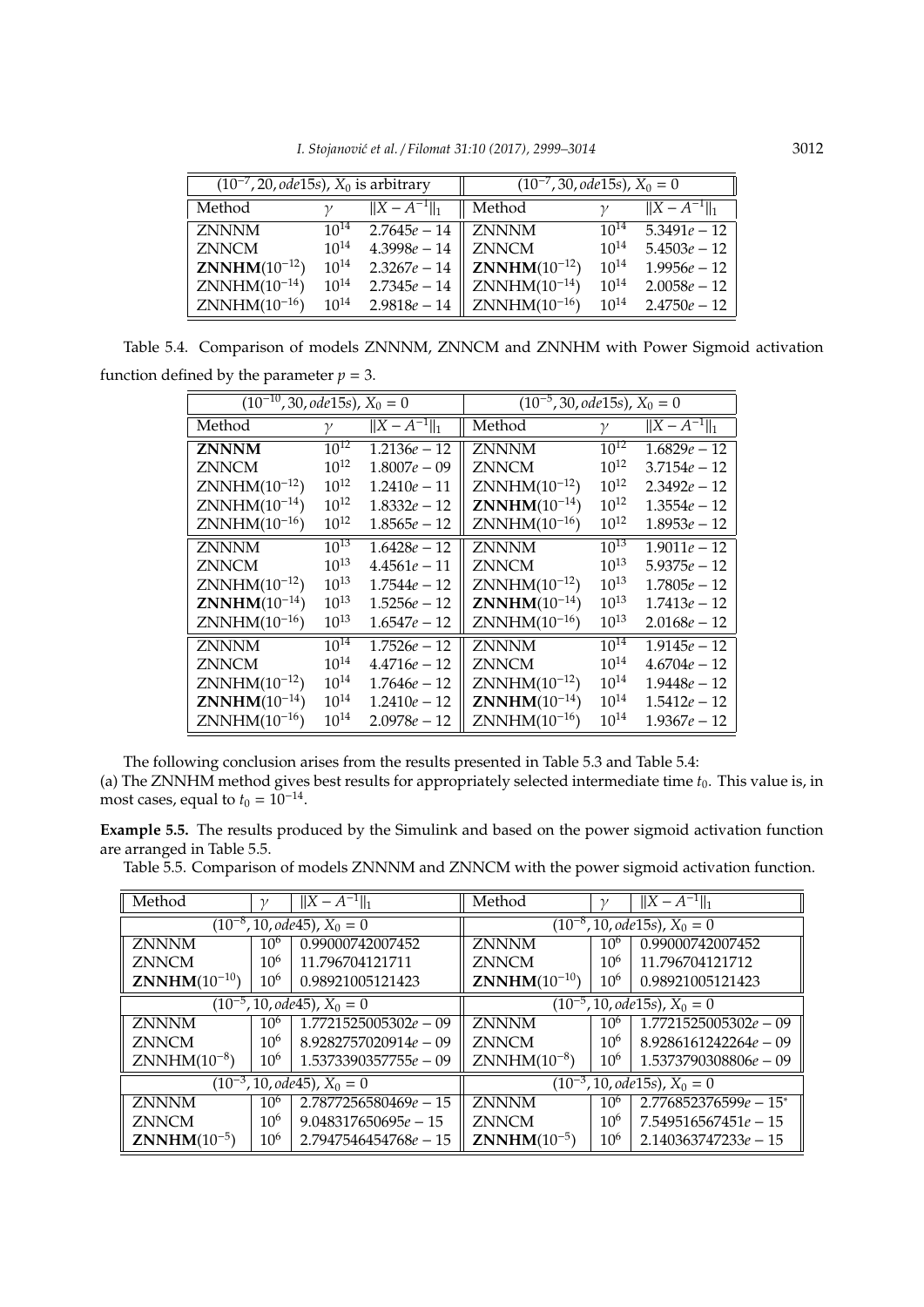The sign star in Table 5.5 means that the ZNNM model stopped the computation with the message "Relative tolerance of 1.0E-15 is too small, setting relative tolerance to 2.8421709430404007E-14".

**Example 5.6.** As it was observed in Example 5.3, ode15s is more appropriate solver than ode45 with respect to the ZNNCM method in the case when *X*<sup>0</sup> is a nonzero value. Comparison of the results produced by the ZNNCM and based on the linear the power sigmoid defined by  $p = 3$  activation function and ode45 and ode15s solvers are arranged in Table 5.6. Now, the initial point is  $X_0 = 0$ .

| Solver                            | $\gamma$                           | $  X - A^{-1}  _1$      | Solver                                   | $\mathcal V$         | $  X - A^{-1}  _1$      |  |  |
|-----------------------------------|------------------------------------|-------------------------|------------------------------------------|----------------------|-------------------------|--|--|
|                                   | $H$ is linear                      |                         | $H$ is power sigmoid                     |                      |                         |  |  |
| $(10^{-8}, 10,$ ode45)            | 10 <sup>6</sup>                    | 11.796704121711         | $(10^{-8}, 10,$ ode45)                   | 10 <sup>6</sup>      | 11.796704121711         |  |  |
| $(10^{-8}, 10, ode15s)$           | 10 <sup>6</sup>                    | 11.796706187324         | $(10^{-8}, 10, ode15s)$                  | 10 <sup>6</sup>      | 11.796706181998         |  |  |
|                                   | $H$ is linear                      |                         |                                          | $H$ is power sigmoid |                         |  |  |
| $(10^{-5}, 10,$ ode45)            | 10 <sup>6</sup>                    | $8.9291933014213e - 09$ | $(10^{-5}, 10,$ ode45)                   | 10 <sup>6</sup>      | $8.9291446458972e - 09$ |  |  |
| $(10^{-5}, 10, ode15s)$           | 10 <sup>6</sup>                    | $9.1885836162042e - 09$ | $(10^{-5}, 10, ode15s)$                  | 10 <sup>6</sup>      | $8.9691688520688e - 09$ |  |  |
|                                   | $H$ is linear                      | $H$ is power sigmoid    |                                          |                      |                         |  |  |
| $(10^{-3}, 10, ode45)$            | 10 <sup>6</sup>                    | $8.0971731383772e - 07$ | $(10^{-3}, 10,$ ode45)                   | 10 <sup>6</sup>      | $9.5967148786014e - 07$ |  |  |
| $(10^{-3}, 10, ode15s)$           | $10^{6}$                           | $8.6042284408450e - 15$ | $(10^{-3}, 10, ode15s)$                  | $10^6$               | $1.0158540675320e - 14$ |  |  |
|                                   | $\overline{\mathcal{H}}$ is linear |                         | $H$ is power sigmoid                     |                      |                         |  |  |
| $\overline{(10^{-8}, 10, ode45)}$ | $10^{7}$                           | 11.796704121711         | $\overline{(10^{-8}, 10, \text{ode}45)}$ | $10^7$               | 11.796704121711         |  |  |
| $(10^{-8}, 10, ode15s)$           | $10^{7}$                           | 11.796705368789         | $(10^{-8}, 10, ode15s)$                  | $10^7$               | 11.796704581549         |  |  |
|                                   | $\overline{\mathcal{H}}$ is linear |                         | $H$ is power sigmoid                     |                      |                         |  |  |
| $(10^{-5}, 10, ode45)$            | 10 <sup>7</sup>                    | $8.9291800342561e - 09$ | $(10^{-5}, 10, ode45)$                   | 10 <sup>7</sup>      | $8.9287367777130e - 09$ |  |  |
| $(10^{-5}, 10, ode15s)$           | $10^{7}$                           | $1.1175724984325e - 08$ | $(10^{-5}, 10, ode15s)$                  | $10^7$               | $9.3463157213591e - 09$ |  |  |
|                                   | $\mathcal H$ is linear             |                         | $H$ is power sigmoid                     |                      |                         |  |  |
| $(10^{-4}, 10,$ ode45)            | 10 <sup>7</sup>                    | $6.3143934525556e - 15$ | $(10^{-4}, 10,$ ode45)                   | $10^7$               | $6.1944325618920e - 15$ |  |  |
| $(10^{-4}, 10, ode15s)$           | $10^7$                             | $7.5495165674511e - 15$ | $(10^{-4}, 10, ode15s)$                  | $10^7$               | $6.9781294338186e - 15$ |  |  |

Table 5.6. Comparison of ode45 and ode15s solvers in ZNNCM.

According to results arranged in Table 5.6, the significant difference between the sovers ode45 and ode15s is observable only in the configurations (10<sup>−</sup><sup>3</sup> , 10, *ode*45) and (10<sup>−</sup><sup>3</sup> , 10, *ode*15*s*). In this case, ode15s is significantly better choice. This further implies that the solver ode15s is more appropriate for smaller values of  $\gamma$  and longer periods of time. In general, this observation leads to the conclusion that ode15s leads to a faster convergence of the ZNNCM model, which ensures its better convergence for smaller values of  $\gamma$ . Also, there is no significant difference in numerical results caused by the choice between the linear and the power sigmoid activation functions.

#### **6. Conclusion**

An analogy between the scaled hyperpower family (SHPI family) of iterative methods for computing the matrix inverse and the discretization of Zhang Neural Network (ZNN) models is observed. On the basis of the discovered analogy, a family of ZNN models corresponding to the family of hyperpower iterative methods are defined. The ZNN model corresponding to the hyperpower method of the order 2 (resp. of the order 3) is denoted as ZNNNM (resp. ZNNCM). The implementation in Matlab Simulink of the introduced ZNN models is described in the case of the scaled hyperpower methods of the order 2 and 3.

Derived simulation results indicate that the results derived by the ZNNCM method are not favorable. But, the ZNNCM model becomes useful in the initialization of the ZNNNM method. For the time being, it is very difficult to determine or estimate the optimal value of the decisive time moment  $t_0$ . These investigations should be interesting topic for further research. In the current research, we recommend only